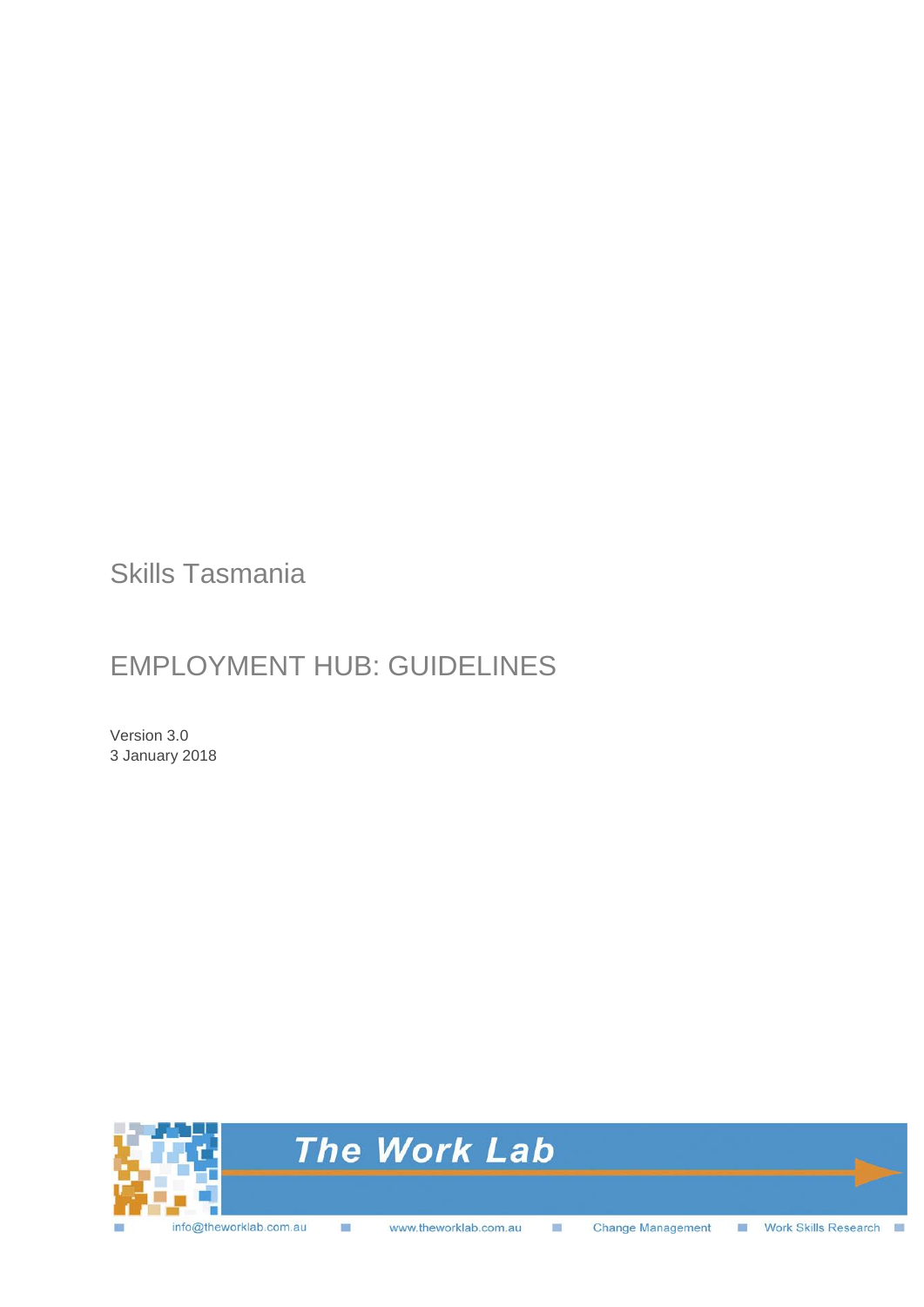# **TABLE OF CONTENTS**

| Case Study 2: |  |
|---------------|--|
| Case Study 3: |  |
|               |  |
|               |  |
|               |  |
|               |  |
|               |  |
|               |  |
|               |  |
|               |  |
|               |  |

These Guidelines can be found at: http://www.skills.tas.gov.au/employersindustry/workforceplans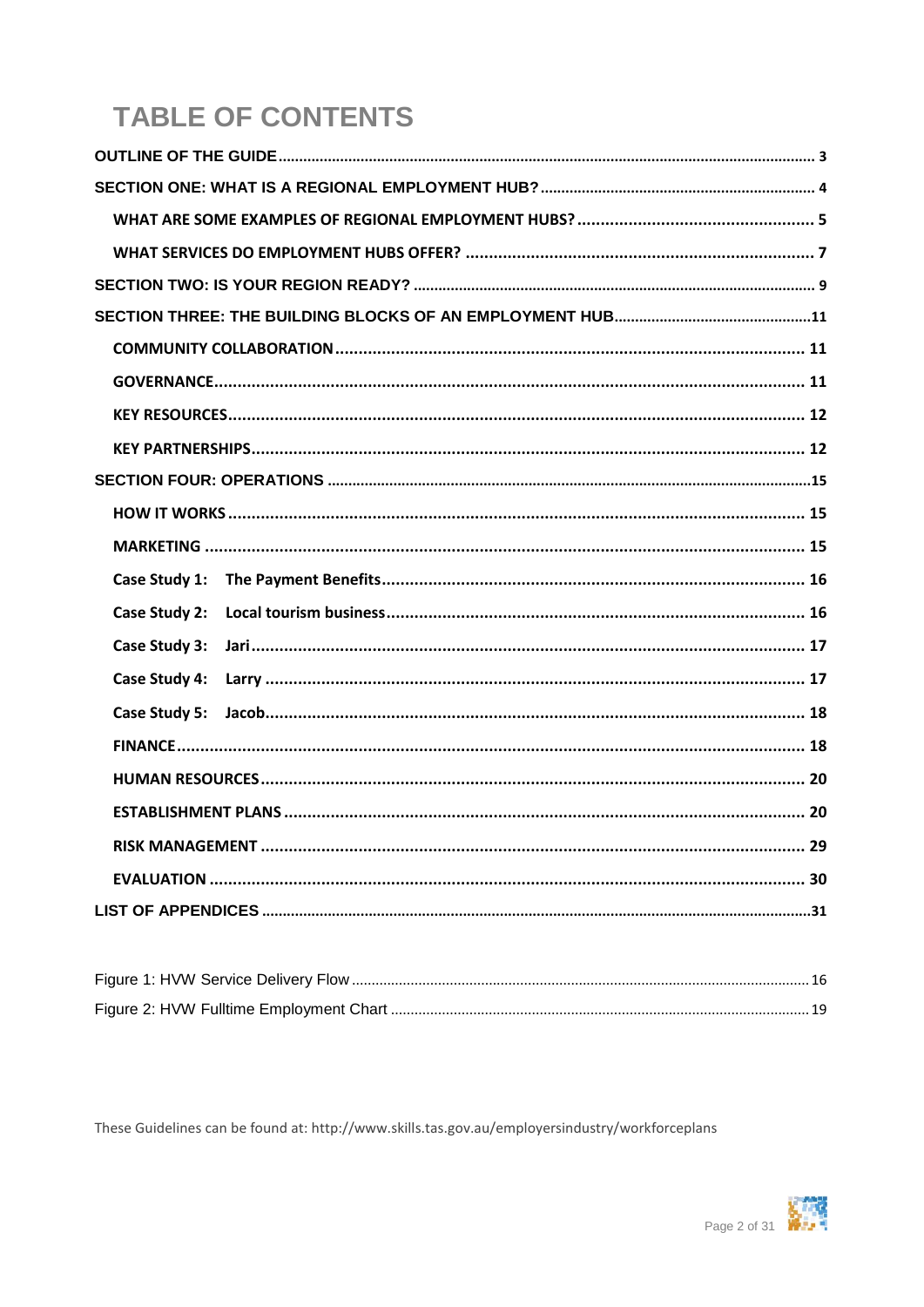# <span id="page-2-0"></span>OUTLINE OF THE GUIDE

Many Tasmanian regions are interested in the potential of local (community based) employment hubs to support workforce security and business needs in their region, and to strengthen community and economic resilience.

This guide has been developed to assist stakeholders who are considering creating such responses to local workforce development needs.

The guidelines are presented in sections:

- 1. Section one provides some context into what regional employment hubs do;
- 2. Section two provides a checklist of items to determine if your region is ready to establish an employment hub;
- 3. Section three outlines the key building blocks required to establish an employment hub;
- 4. Section four provides some learnings and processes from Huon Valley Works (the Huon Valley Employment Hub, HVW) and TasWorks. This section covers the operational aspects of establishing an employment hub including a social enterprise labour hire;
- 5. The appendix provides templates and sample documents for reference.

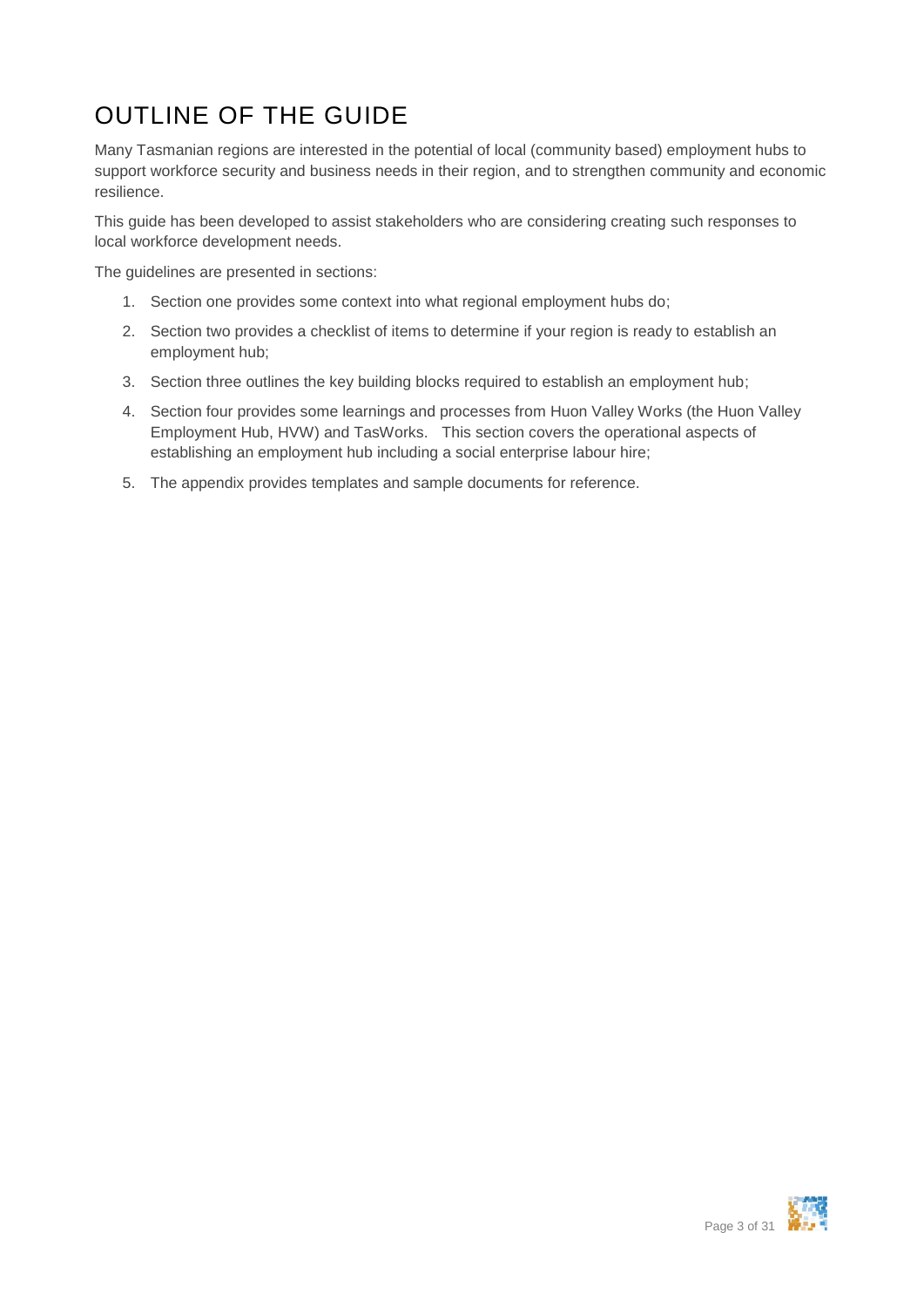### <span id="page-3-0"></span>SECTION ONE: WHAT IS A REGIONAL EMPLOYMENT HUB?

Regional employment hubs are community-based organisations that support local businesses and workforce. Their broad purpose is to ensure the continued integrity of a regional economy through linking local employers and job seekers. Regional economic stagnation leads to the local workforce gravitating towards high-growth areas (such as metropolitan centres), thus heightening regional economic inequality.<sup>1</sup>

Regional employment hubs are a 'place-based approach' to providing employment solutions, in contrast to a 'people-based' approach.<sup>2</sup> The latter approach focuses on worker training and education to enhance a workers' mobility allowing "an escape from stagnant and declining areas to expanding areas where job opportunities are readily available".<sup>3</sup> The former approach "looks at the systemic nature of locality decline, and explores local economic innovations, particularly local business development, which can generate employment in place".<sup>4</sup>

Ensuring that local businesses have access to an appropriately skilled and available workforce is one part of what a regional employment hub does. This is achieved through the skill development associated with hub programs and activities, and the networking, matching and introduction services of a hub, which can extend to and be formalised into an employment contract, or a labour hire arrangement. A hub also supports the local workforce to obtain enough employment to make continued living in the regional area a viable option.

Buy-in from the region or community supported by the regional employment hub is essential for success. Huon Valley Works, a regional employment hub in Tasmania, states its goal as being "a Huon Valley service, run by members of the Huon Valley community, for those within the Huon Valley community".<sup>5</sup>



<sup>1</sup> Alleviating the Lagging Performance of Economically Depressed Communities and Regions (Bates, 2008)

<sup>2</sup> Entrepreneurship in Low and Moderate Income Communities (Edmiston, 2008)

<sup>3</sup> Entrepreneurship in Low and Moderate Income Communities (Edmiston, 2008)

<sup>4</sup> Placed-Based Impact Investment in Australia (2012)

<sup>5</sup> http://huonvalleyworks.com/about/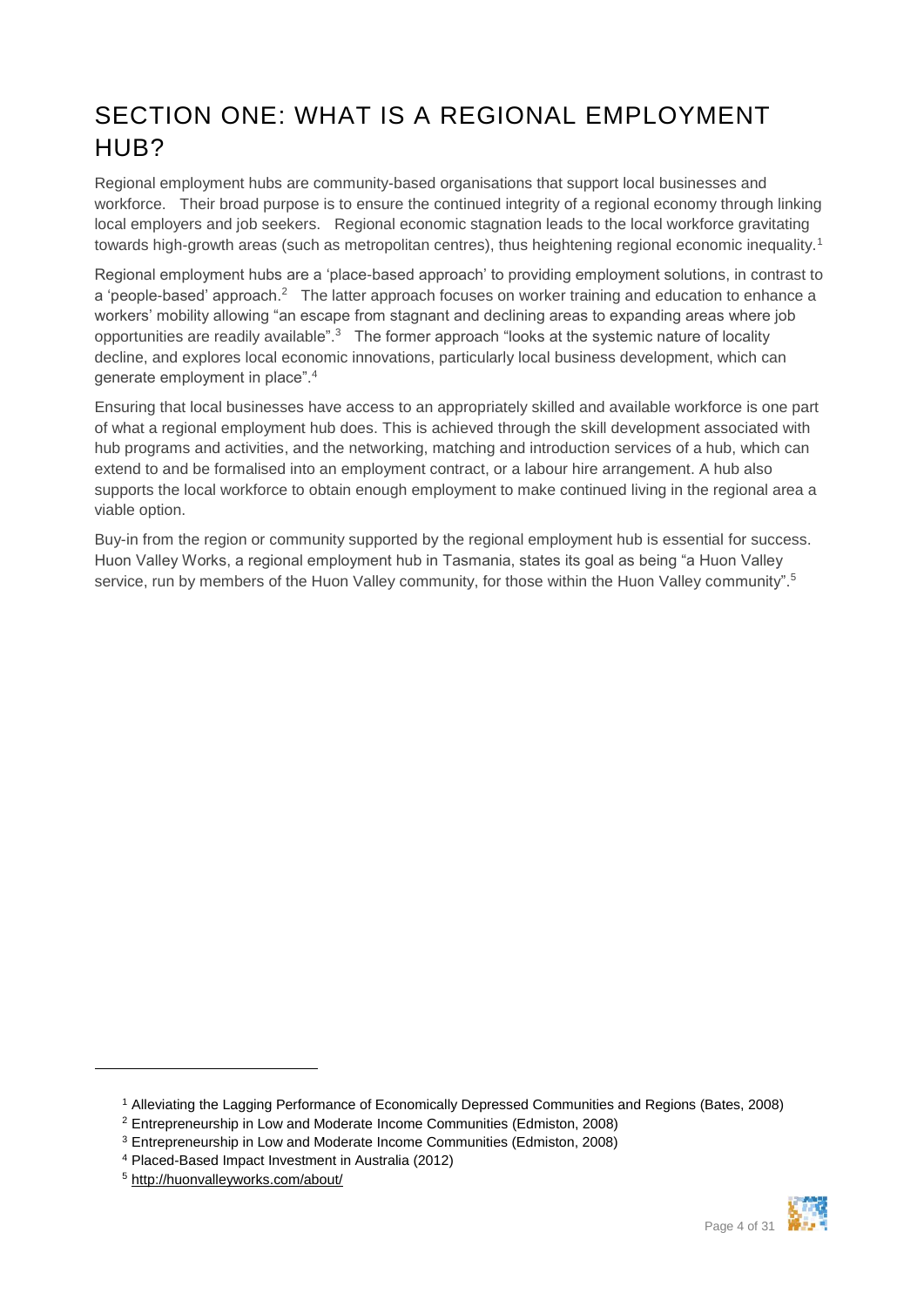#### <span id="page-4-0"></span>WHAT ARE SOME EXAMPLES OF REGIONAL EMPLOYMENT HUBS?

Regional employment hubs have been implemented nationally and internationally. The regions that these hubs support differ in both size and population. The following organisations are national and international examples.

|  |  |  | Table 1: Example Regional Employment Hubs |  |
|--|--|--|-------------------------------------------|--|
|--|--|--|-------------------------------------------|--|

| <b>Name</b>                                                                            | <b>Region</b>                         | <b>Country</b>                         | <b>Estimated</b><br>Population <sup>6</sup> |
|----------------------------------------------------------------------------------------|---------------------------------------|----------------------------------------|---------------------------------------------|
| <b>Huon Valley Works</b>                                                               | Huon Valley, TAS                      | Australia                              | 16,000                                      |
| <b>Community Hub Inc</b>                                                               | Colac Otway, VIC                      | Australia                              | 21,000                                      |
| Southern Forests'<br><b>Employment Hub</b>                                             | Southern Forest Region,<br><b>WA</b>  | Australia                              | 37,000                                      |
| <b>CHESS</b>                                                                           | Coffs Harbour, NSW                    | Australia                              | 68,000                                      |
| <b>Gippsland East Local</b><br><b>Learning and Employment</b><br><b>Network (LLEN)</b> | East Gippsland and<br>Wellington, VIC | Australia                              | 86,000                                      |
| <b>NQEmployment</b>                                                                    | North Queensland, QLD                 | Australia                              | 231,000                                     |
| <b>Labour Cooperative Group</b><br>(part of cluster called<br>Hunternet)               | Newcastle, Hunter Valley              | Australia                              | 308,000                                     |
| <b>Northern Futures</b>                                                                | Northern Adelaide, SA                 | Australia                              | 554,000                                     |
| <b>Opportunity Canterbury</b>                                                          | Canterbury                            | New Zealand                            | 600,0007                                    |
| <b>Talent Pool</b>                                                                     | Alberta                               | Canada                                 | 4,000,0008                                  |
| <b>Business and Employment</b><br><b>Co-operatives</b>                                 | various                               | Belgium (SMart),<br>France (Coopaname) | 75,000<br>members <sup>9</sup>              |

How did these organisations start?

 $\overline{a}$ 

**Huon Valley Works** was established by members of the community centre who sought to address issues of unemployment and social disadvantage within the local community.<sup>10</sup> Their goal was to create a sustainable employment hub, run by the local community for the local community.<sup>9</sup> Huon Valley Works (HVW) has since become a successful link between job-seekers and employers, but additionally provides training courses and work readiness programs, as well as social networks for those experiencing social isolation in low socio-economic status areas.<sup>9</sup>



<sup>6</sup> Australian Demographics Statistics, various (Australian Bureau of Statistics)

<sup>7</sup> [Subnational Population Estimates](http://www.stats.govt.nz/browse_for_stats/population/estimates_and_projections/SubnationalPopulationEstimates_HOTPAtJun16.aspx) (Statistics New Zealand, 2016)

<sup>8</sup> [Estimates of population, Canada, provinces and territories](http://www5.statcan.gc.ca/cansim/a26?lang=eng&retrLang=eng&id=0510005&paSer=&pattern=&stByVal=1&p1=1&p2=31&tabMode=dataTable&csid=) (Statistics Canada)

<sup>9</sup> http://wiki.p2pfoundation.net/Business\_and\_Employment\_Cooperatives

<sup>10</sup> http://huonvalleyworks.com/about/even-more/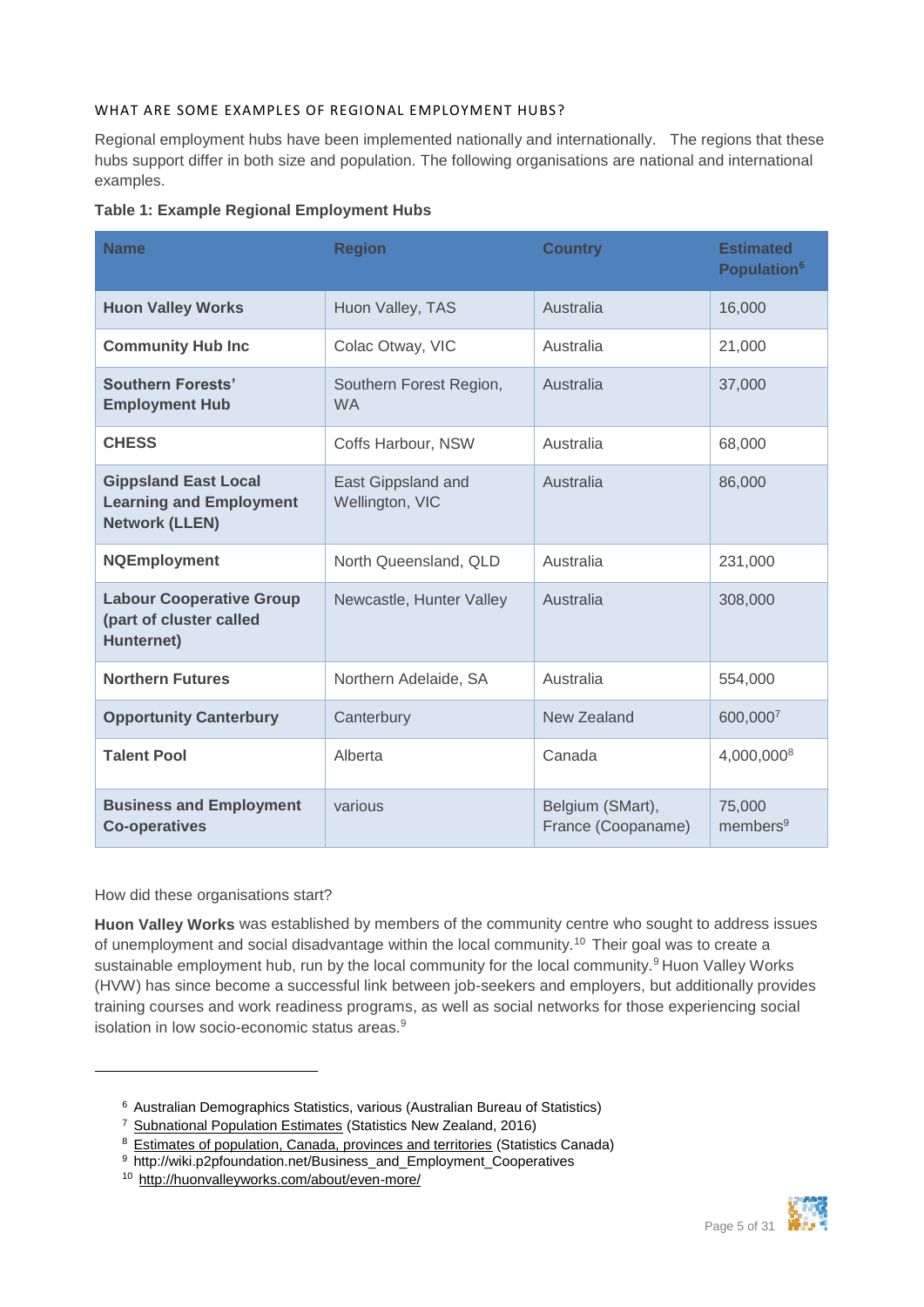The concept brings together a wide range of employment focussed services under one community-based roof. HVW offers a one-stop employment and business support service, improving employment opportunities and capacity in business and the workforce. The Neighbourhood House network, of which Geeveston Community Centre is a member, is well placed to tackle such a project. Neighbourhood Houses are flexible, have strong and direct links to their communities and can readily incorporate complementary funded programs for maximum effect.

**Community Hub Inc.** was established in 2007 as a non-for-profit, volunteer-based organisation aimed at providing a platform for members of the community to voice their opinions and provide input into what happens in the community.<sup>11</sup> Community Hub Inc. claims that by harnessing resources, building strong partnerships, providing meaningful information and gaining community support, they have empowered the community by facilitating them in addressing local issues in a sustainable manner.<sup>10</sup>

**Southern Forests' Employment Hub** is a new initiative based at the Manjimup Community Resource Centre. Managed by the Manjimup Community Resource Centre, the 'Southern Forests Employment Hub' intends to be the "must-go" destination for Employers to post, and recruit quality workers any time, any place worldwide. Manjimup Community Resource Centre, "Your Local Connection", was determined to be a natural fit to respond to the needs of the rich and diverse needs of local farmers. With over 50 different fruit, vegetable and nut crops including table staples such as potatoes and apples, and niche market high end food products such as truffles and pickled walnuts, the seasonal labour needs of the region are complex and variable and best served by an agency "on the ground".

**CHESS** (NSW) was established to provide support to those with mental health issues and disabilities.<sup>12</sup> The organisation provides support to employees and job seekers through mentoring, job placement and training, case management and co-ordination of services.

**Gippsland East LLEN** is a community managed, not-for-profit regional network in the East Gippsland and Wellington Shires aimed at the improvement of opportunities for young people by tackling regional issues in the complex process of getting young people into post-school education, training and work by addressing gaps in existing services or pilot self-sustaining new initiatives.

**NQ Employment** is a not-for-profit organisation servicing the North Queensland region. Target job seekers include people with a disability, injury, disadvantage and Indigenous Australians. NQ Employment services the entire Employment Service Area via consortium, which also includes the Ingham area. NQ Employment is involved in a number of partnerships in Townsville and Ayr. The partnerships are between NQ Employment and employers for the provision of human resources and include the following industries: Asset Management; Land Care and Horticulture; Recycling; Car detailing; and Administration

**The Labour Cooperative<sup>13</sup>** (NSW) is a not-for-profit, self-funded, co-operative founded on 7 April 1986 (as Hunter Labour Co-op) by a group of metal trades workers, members of the Australian Metal Workers Union (AMWU). They devised the concept of establishing a co-operative to assist with the out-placement of like-minded workers retrenched by the closure of the Newcastle based State Dockyard, through creating a labour hire service. The goal of the labour hire service is to achieve secure employment for the workers, often involving re-skilling. The Labour Co-op now operates in Wollongong, Tamworth and Newcastle, placing both blue collar and administrative workers.

**Northern Futures** is a community based not for profit organisation which has been operating for over 12 years. Originally based in the Northern Adelaide region, they have recently expanded to provide services to other parts of the Adelaide metropolitan area. Northern Futures have Career Workforce Development Centres at Elizabeth and Salisbury with outreach locations at Tea Tree Gully, Woodville and Warradale.

Northern Futures collaborates to know and respond to the needs of the broader community, including



<sup>11</sup> https://www.communityhubinc.org.au/

<sup>12</sup> http://chessemployment.com.au/

<sup>13</sup> http://labourcooperative.com.au/our-history.htm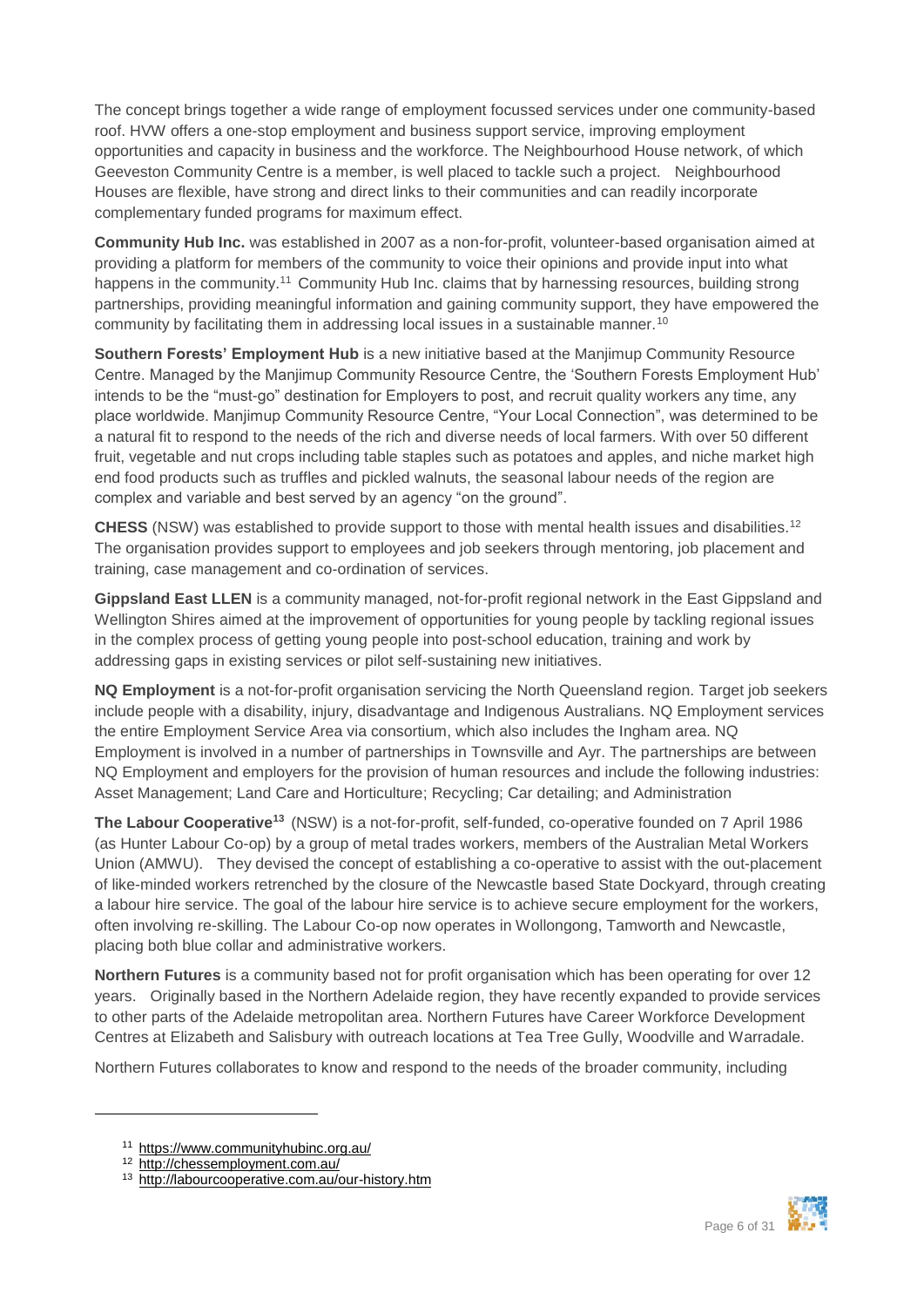industry and business. Their staff and Board members aim to bring diversity of interests, extensive experience and include representation from across business and government.

The Career and Workforce Development Centre was established to assist people living in Northern Adelaide to identify and enhance skills, strengths and experiences to develop a SMART Career Plan to achieve their employment and career goals.

**Opportunity Canterbury** - the (Canterbury) Hub provides job-matching, information-sharing, and immigration facilitation services, with a dedicated team of Skills Brokers to help clients.

Their focus is on matching job seekers in Canterbury, and then from the rest of New Zealand with employment opportunities in the Canterbury region. Where there is a domestic shortage of suitable workers, the Hub can help employers access international labour markets through a streamlined immigration process.

Designed to help employers and job seekers, the Hub is a collaboration between the Ministry of Business, Innovation and Employment, the Canterbury Earthquake Recovery Authority, the Ministry of Social Development and the Tertiary Education Commission.

**The Talent Pool** (Canada) was formed in 2003 with the intention of providing better links between employers and job-seekers.<sup>14</sup> The Talent Pool responds to approaches from businesses and seeks out suitable jobseekers to fill the identified position. They work specifically with youth, older workers, immigrants, Aboriginal people, women, and people with disabilities.

**SMart Business and Employment Co-operative** (Belgium) <sup>15</sup> was formed in 1998 and supports workers to enter and sustain work in the 'gig economy'. Originally created to protect creative professionals from being overwhelmed by administrative burdens and unpredictable cash flow, SMart now caters to the needs of autonomous workers across a wide array of economic sectors and professions. SMart and CAE offer a shared structure for autonomous workers to become employees for the duration of their job, and therefore to have access to social protection, like insurance, guaranteed payment etc., as well as resources like office space, shared equipment, back office services, debt collection, marketing.

**Coopaname Business and Employment Co-operative (**France)<sup>16</sup> was founded in 2004 and allows selfemployed workers to bring their economic activity together and Coopaname pays them salaries and provides social protections. The worker signs a permanent contract of employment with Coopaname – and benefits from the social protection and the same rights as any employed individual. The worker pays their own salary from their own revenue. Outcome statistics detail the positive influence Coopaname has had on individuals' employment statuses and incomes. Although the initiative is open to everyone, 95% of Coopaname's users were previously unemployed or benefiting from basic income support.

#### <span id="page-6-0"></span>WHAT SERVICES DO EMPLOYMENT HUBS OFFER?

The services offered by regional employment hubs include:

- providing links to local employment services
- career coaching
- assisting jobseekers achieve job readiness
- matching employers with jobseekers



<sup>14</sup> http://www.talentpoolhub.com/about-us

<sup>15</sup> http://smart-eu.org/

<sup>16</sup> http://wiki.p2pfoundation.net/Coopaname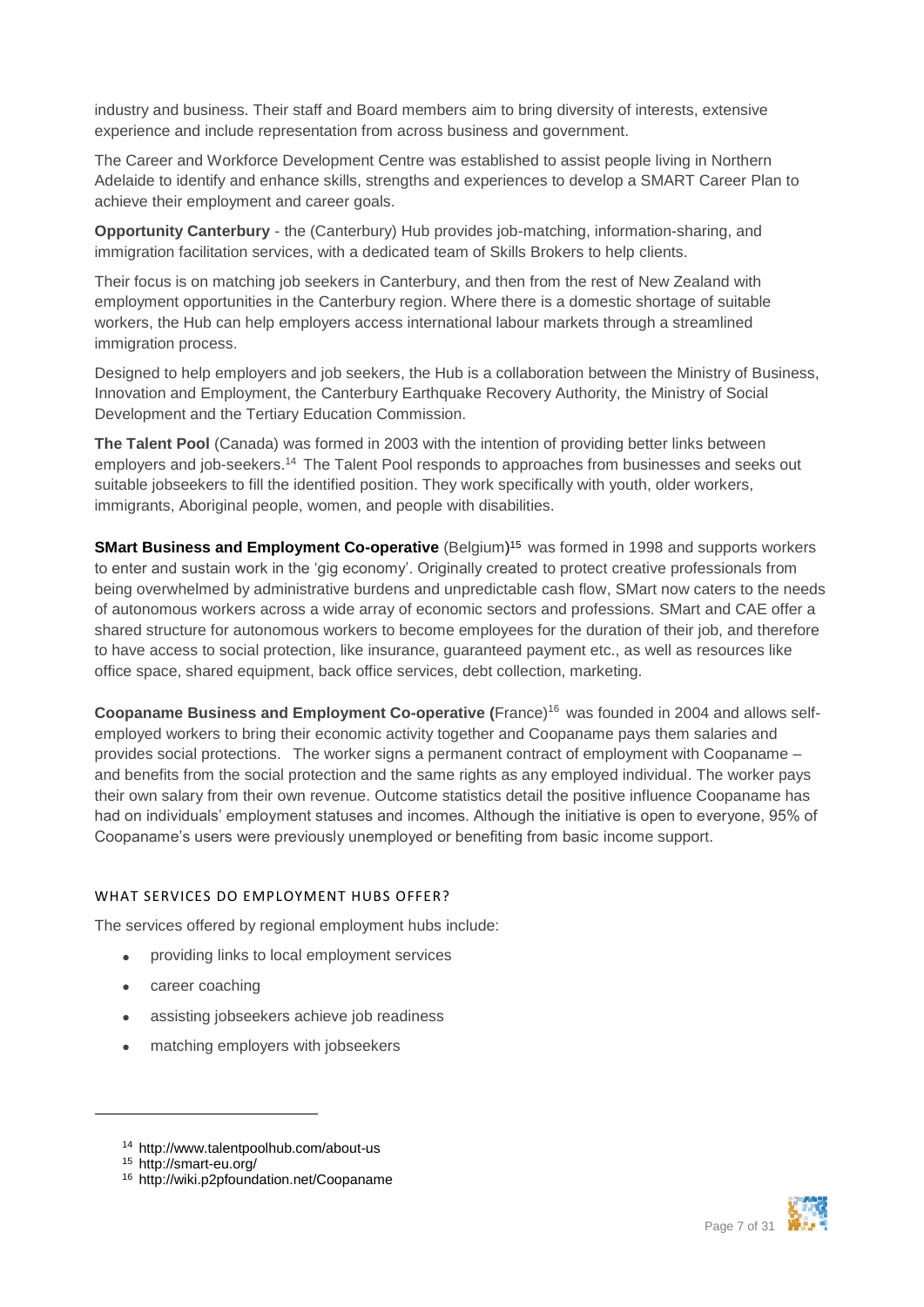- listing employee vacancies
- supporting jobseeker and employer training
- providing labour hire/partnering with a labour hire company
- provide employment placement services
- access to business support and social protection for self-employed

#### What are labour hire services?

A labour hire organisation provides a service for businesses to source skilled and unskilled workers on an 'as needs basis' without the need for direct employment. Workers from labour hire companies can be referred to as contractors, temps, field employees, on-hired employees, or sometimes just employees.

The two fundamental components of a labour hire organisation are the concepts of pay and charge rates. The pay rate is usually a per-hour wage paid to the employee. The charge rate is the fee levied on a client (business) to whom the labour is provided. Labour hire workers are not employed by the business, but are a service provided to the business, that the business is paying for. The labour hire workers are employees of the labour hire company. This is an important distinction as it can determine who has legislative responsibilities, for example, when ensuring a safe working environment, or to whom the worker seeks advice about their pay and conditions.

What is a Business and Employment Co-operative<sup>17</sup>?

[Business and Employment Co-operatives \(BECs\)](http://ec.europa.eu/employment_social/equal_consolidated/data/document/Compendium%20On%20Inclusive%20Entrepreneurship2008.pdf) offer entrepreneurs the chance to develop their business and move towards self-employment in a sheltered and supported environment.

Dating from 1996 in France, BECs offer a potential entrepreneur the chance to create their business within the sheltered environment of a larger social enterprise. They reduce the financial risk facing people starting a new business, and provide a half-way house between employment and self-employment. Many BECs target services to unemployed people or disadvantaged groups, or specialise in certain sectors that present specific barriers to start-ups.

What is social protection?

 $\overline{a}$ 

Social protection includes access to guaranteed payment for work, income insurance, superannuation, as well as the collegial environment of a workplace. All of these can be missing in the 'gig economy' and impact on a person's ability to succeed if they choose self-employment as a path out of unemployment.



<sup>17</sup> https://jobsinnovators.org/2013/03/26/business-and-employment-co-operatives/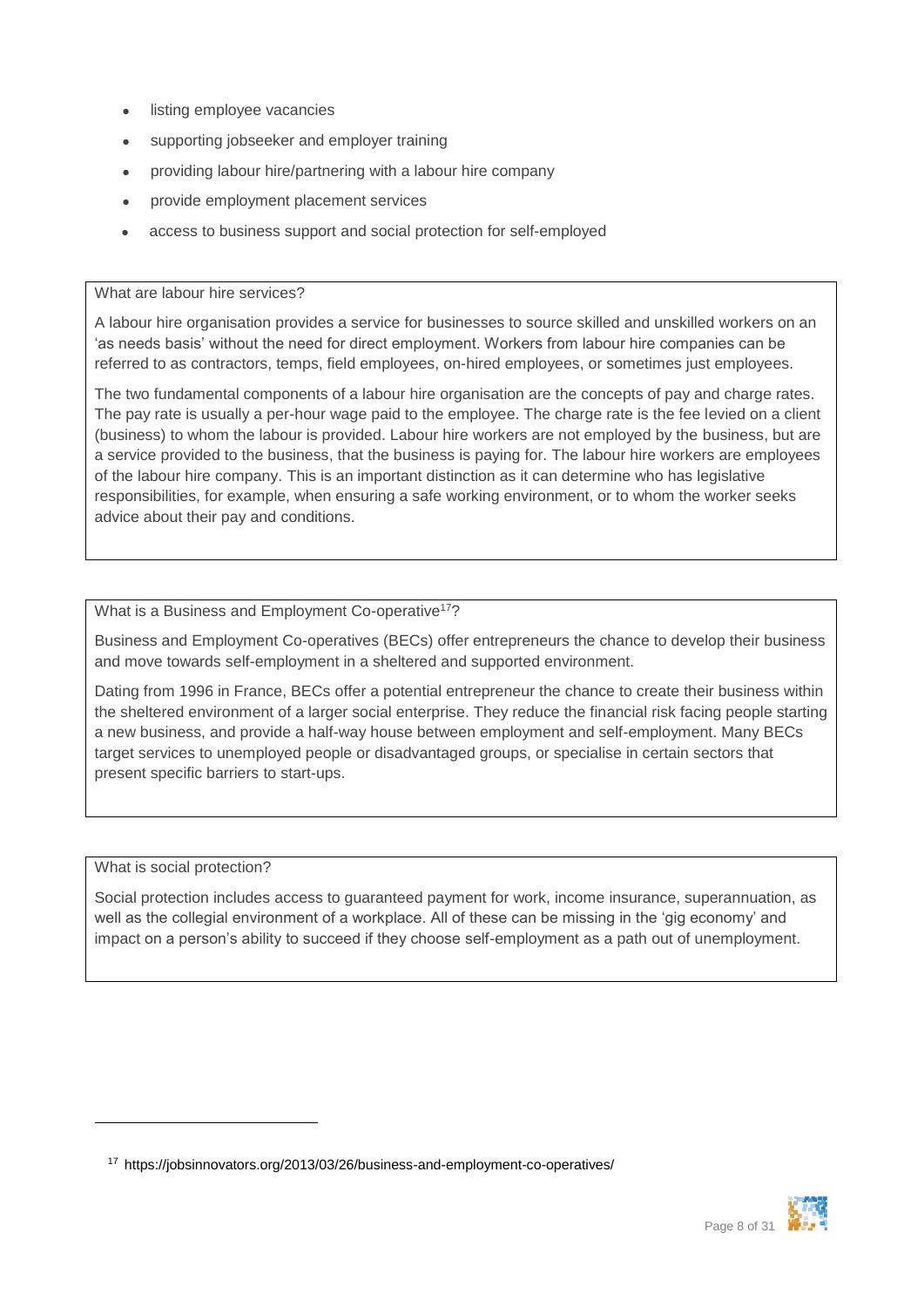## <span id="page-8-0"></span>SECTION TWO: IS YOUR REGION READY?

Employment hubs evolve in response to an identified problem. These problems are diverse and include examples such as, downturn of an industry like forestry in the Huon Valley or the closure of the Newcastle Dockyard, and the resulting increase in unemployment; overcoming barriers such as disability and mental health problems; youth unemployment; agricultural and other labour shortages; and responding to casualisation and insecurity of work that is outsourced to self-employed workers.

Whilst all projects differ in context and scope the Standing Committee on Training, Education, Skills and Employment (SCOTESE)<sup>18</sup> developed a best practice framework for regional workforce development activity and noted that projects should be informed by the following:

- 1. deduce a workforce development need
- 2. identify a regional contribution
- 3. align with other plans
- 4. probe stakeholder investment
- 5. validate goals through analysis of data and modelling
- 6. refine the goals with stakeholder input
- 7. stocktake all current and recent workforce planning and development activities
- 8. identify solutions to goals not currently being addressed
- 9. implement solutions

 $\overline{a}$ 

10. evaluate initiatives and review workforce needs

These items are further expanded below:

The division of states or territories into workforce planning and development regions should be organised around commonly understood areas of economic and workforce activity. Although the regional structure need not be exhaustive, local workforce planning and development should be supported in all regions that meet the lead agency's mission. Metropolitan areas should not be ignored as sites for regional workforce planning and development.

Workforce planning and development regions should be intertwined with other regional structures. Local government areas (LGAs) and Regional Development Australia (RDA) regions are the most active and embedded regional structures in most states and territories.

Regional workforce plans should set goals that are correlated with state/territory and national workforce goals. Regional workforce goals should support state/territory and national goals but be determined primarily by local workforce needs.

Regional workforce planning and development should be integrated with other regional planning and development activities. Regional workforce plans should support and take account of regional economic development, social inclusion, education and planning policies. Policies as well as plans can be integrated, such as through the use of social enterprises in local procurement and tying employment and training outcomes to local development processes.



<sup>18</sup> SCOTESE, National Regional Workforce Planning and Development Report 2 (2013)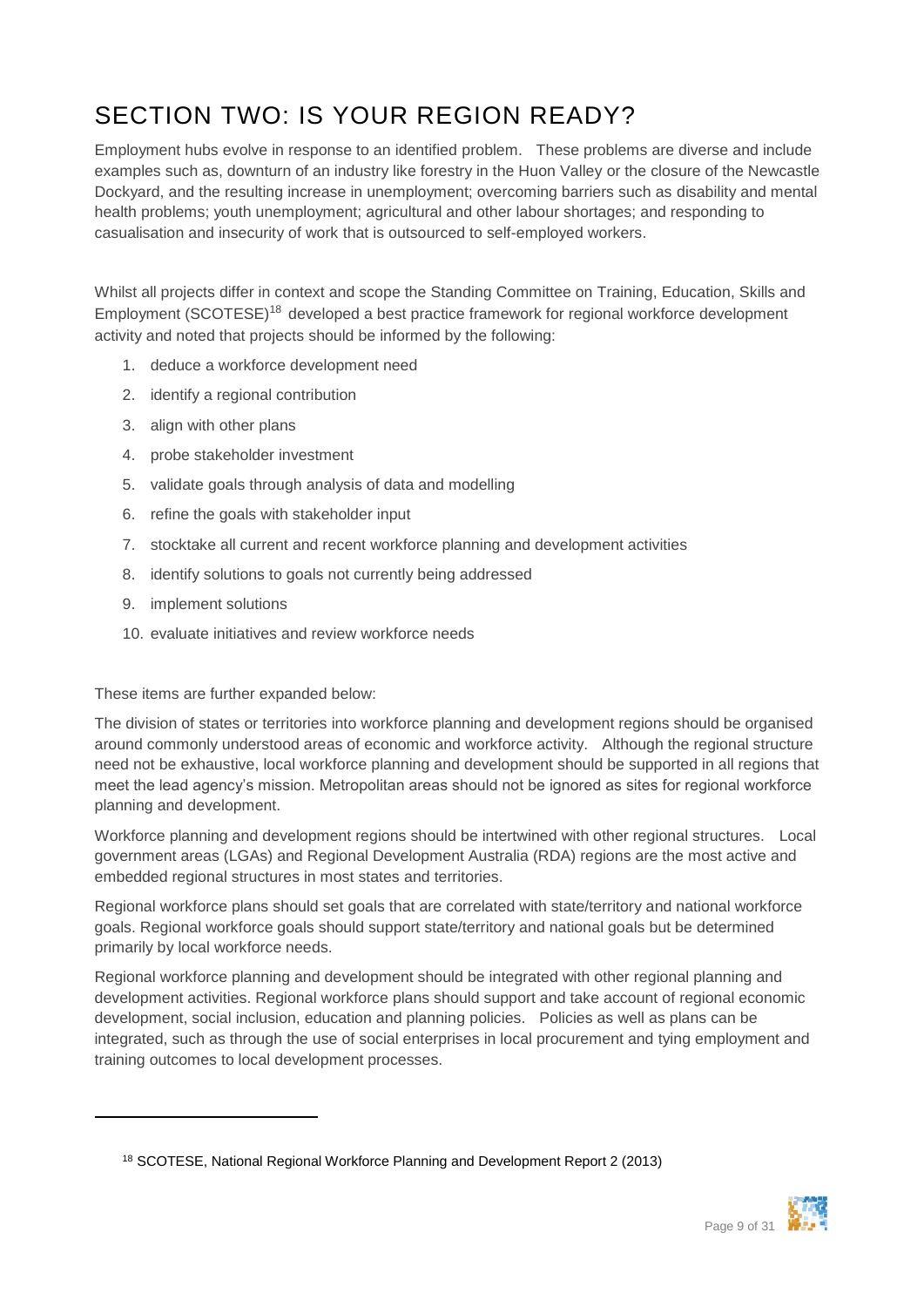Regional workforce planning and development should be led by local stakeholders, particularly local employers requiring labour. This requires a high level of commitment from stakeholders. Central workforce planning and development agencies have a responsibility to develop stakeholders' awareness of workforce planning and development as well as their capacity to participate in these processes where it is not already present.

Regional workforce planning and development should encompass a broad cross-section of stakeholders, including representatives from multiple industry sectors, education and training, local government and employment services, and representatives from local disadvantaged populations. To sustain this requires the championing of local coordinators.

Regional workforce planning networks and alliances should be resourced with data from a single contact point. Regional workforce networks and alliances should have access to data that spans workforce demand, workforce supply and projections for future local population and workforce needs.

Regional workforce planning should be informed by reliable and tailored data, including projections of future supply and demand. Where reliable quantitative data are not available at the regional level, data at the state or territory level should be used alongside local intelligence. Regional workforce planning networks and alliances should be supported and resourced to conduct their own data collection where that would assist decision-making.

Regional workforce planning and development should be resourced adequately. Ongoing resources should be available to support planning and network coordination activities. The implementation of regional workforce development activities should be funded primarily through existing programs but support should be available on a targeted basis to provide mentoring, program coordination and evaluation.

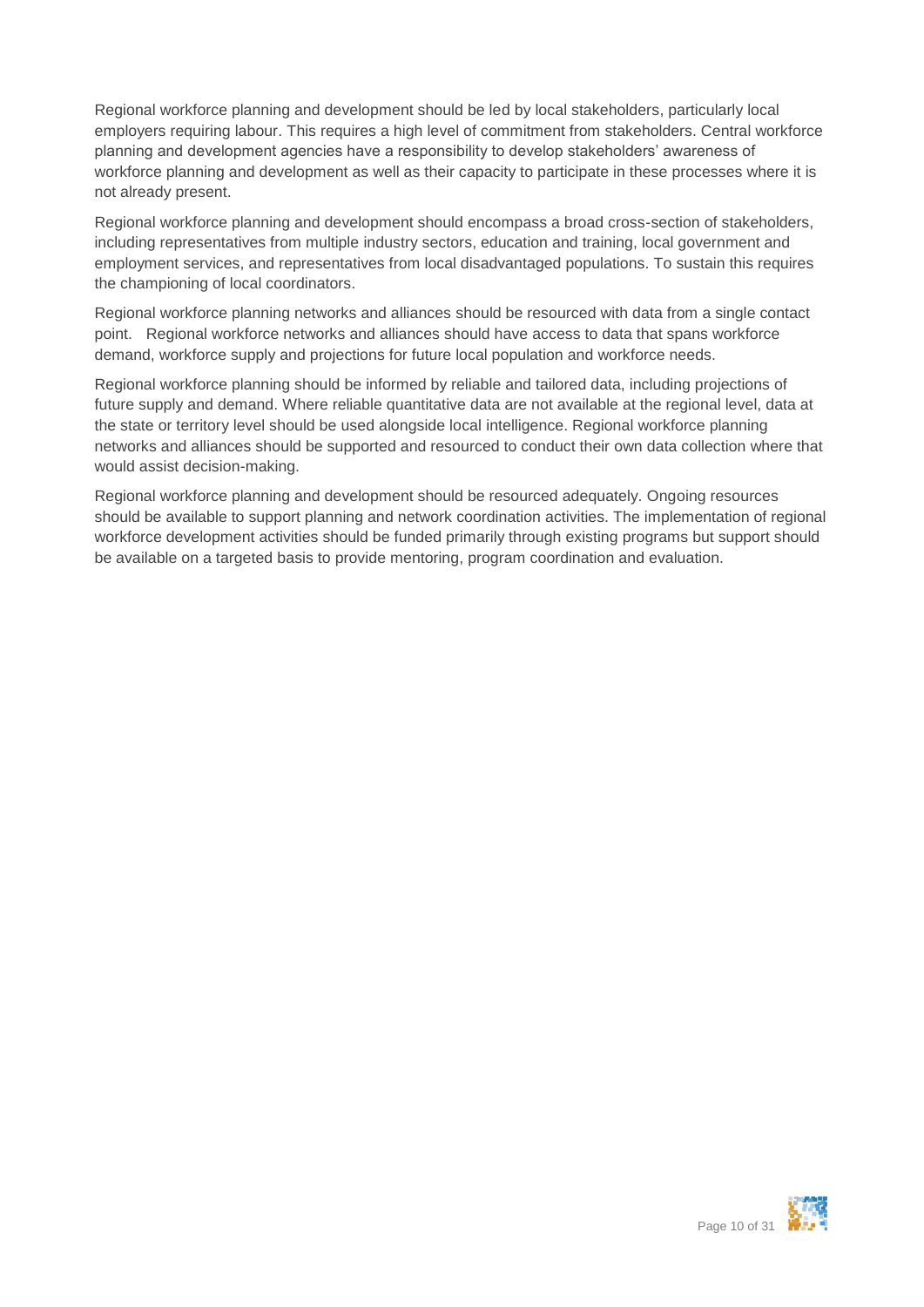## <span id="page-10-0"></span>SECTION THREE: THE BUILDING BLOCKS OF AN EMPLOYMENT HUB

#### <span id="page-10-1"></span>COMMUNITY COLLABORATION

A common feature of employment hubs is community ownership and collaboration. This needs to be purposely designed and managed. Huon Valley Works, the Community Hub, Gippsland East LLN, NQ Employment are all examples of specific community collaboration.

Collective Impact is a framework to tackle deeply entrenched and complex social problems. It is an innovative and structured approach to making collaboration work across government, business, philanthropy, non-profit organisations and citizens to achieve significant and lasting social change.

John Kania & Mark Kramer first wrote about collective impact in the Stanford Social Innovation Review<sup>19</sup> in 2011 and identified five key elements:

- 1. All participants have a common agenda for change including a shared understanding of the problem and a joint approach to solving it through agreed upon actions.
- 2. Collecting data and measuring results consistently across all the participants ensures shared measurement for alignment and accountability.
- 3. A plan of action that outlines and coordinates mutually reinforcing activities for each participant.
- 4. Open and continuous communication is needed across the many players to build trust, assure mutual objectives, and create common motivation.
- 5. A backbone organisation(s) with staff and specific set of skills to serve the entire initiative and coordinate participating organisations and agencies.

#### <span id="page-10-2"></span>GOVERNANCE

 $\overline{a}$ 

Regional employment hubs tend to be not-for-profit organisations and operate, initially, with funding from the government.

Their scope of operations is a mix of services aimed at:

- attracting and retaining new sources of skilled labour, and/or
- increasing the labour market participation of disadvantaged people within the region by improving the qualifications and skills utilisation of the region's current workforce.

There are a range of legal structures for not-for-profits. A non-trading not-for-profit is often structured as an incorporated association. Common models for trading not-for-profits are a company limited by guarantee, or a co-operative.

Employment hubs are generally governed by a steering committee comprising representatives of the business, social and education sectors, with the management of the operation reporting to the committee structure. Several also have union involvement, e.g. the Labour Co-op in NSW, and the Business and Employment Co-operatives in Europe. An example from the HVW Terms of Reference for committee members is provided in the appendix.

HVW employment hub is owned by the Geeveston Community Centre. HVW is accessible through a front



<sup>19</sup> http://www.ssireview.org/articles/entry/collective\_impact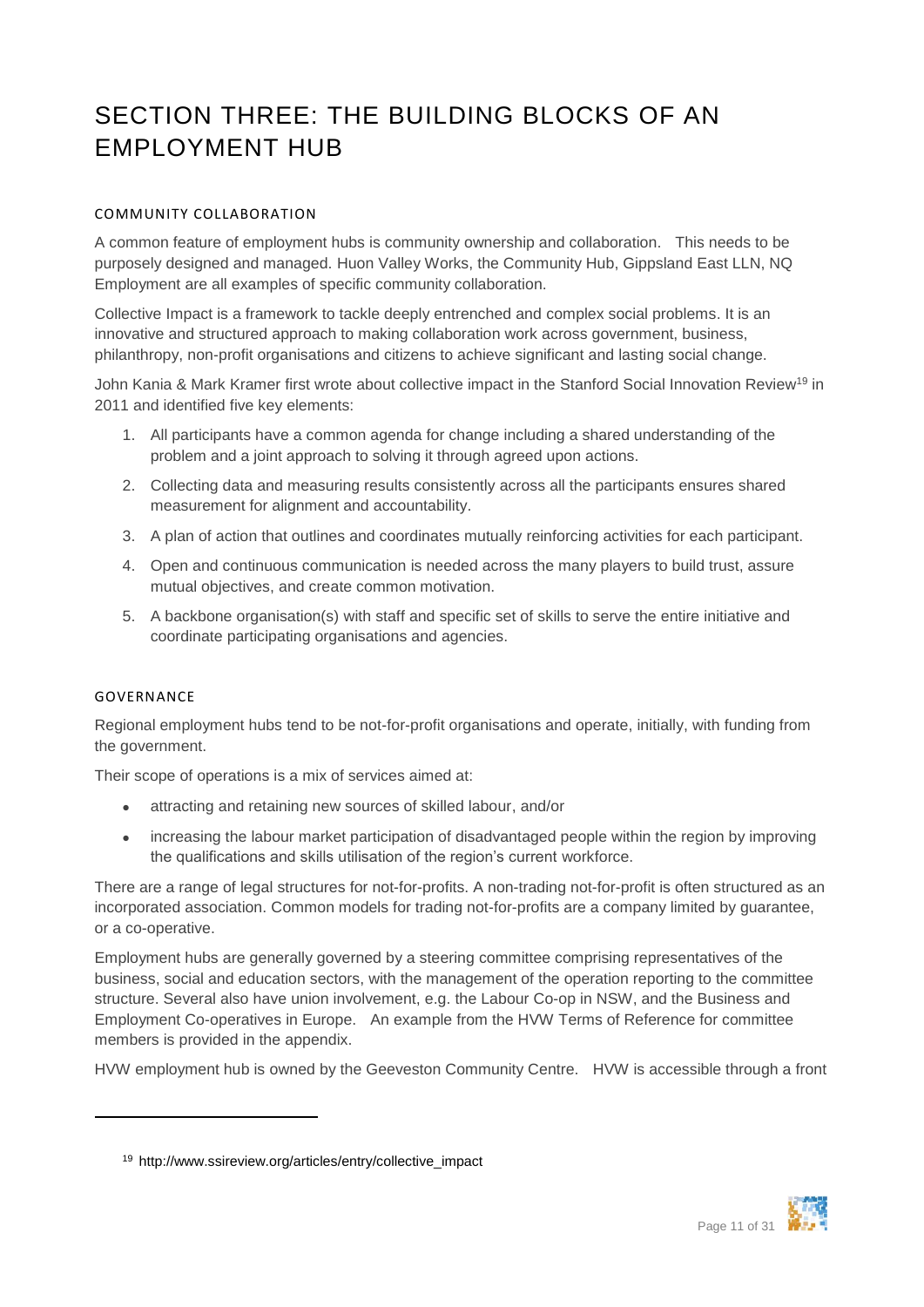facing operation consisting of a physical shop and web presence. It is supported by a back-office facility (predominantly payroll and HR systems) provided by Tasmania Works Ltd – a registered not-for-profit, company limited by guarantee (TasWorks) also owned by the Geeveston Community Centre. TasWorks' constitution is provided as an example in the appendix.

#### <span id="page-11-0"></span>KEY RESOURCES

This is an example from the HVW operation:

| Physical                          | Intellectual                                    | Human                            | Financial                              |
|-----------------------------------|-------------------------------------------------|----------------------------------|----------------------------------------|
| Office space and admin<br>support | Branding, Promotion, web<br>interface           | Passionate, skilled<br>staff     | Model development<br>funding           |
| Access to vehicle                 | Studies, research, skills<br>need analyses etc. | Community, celebrity<br>champion | Pilot funding                          |
|                                   | Stakeholder and community<br>input              | Key partners and<br>stakeholders | Subsidies,<br>incentives and<br>grants |
|                                   | <b>Backend Payroll Services</b>                 | Engaged job seekers              | Income from trading                    |

#### <span id="page-11-1"></span>KEY PARTNERSHIPS

Community ownership and participation in employment hubs mandates open, inclusive and well maintained relationships. These relationships include partnerships within the ecosystem of businesses, industry representatives and service providers in education, support services and job agencies. The partnerships should be viewed as the Hub's asset and used to drive, support and benefit from the services that the Hub provides.

The table below lists the extensive partnerships maintained by HVW.

#### **Table 3: HVW Partnerships**

| Who                                                 | What                                                                                                                                                   |
|-----------------------------------------------------|--------------------------------------------------------------------------------------------------------------------------------------------------------|
| Aquaculture industry                                | Large local employer, large international visitor employee cohort, difficulty<br>sourcing local workforce, supporter of community employment hub model |
| Department of Employment<br>(Australian Government) | Access to high level partnerships regarding jobactives                                                                                                 |
| Department of State<br>Growth, Skills Tasmania      | Resources and support regarding regional workforce planning and<br>development; provision of funding, through RTOs, to deliver relevant<br>training.   |

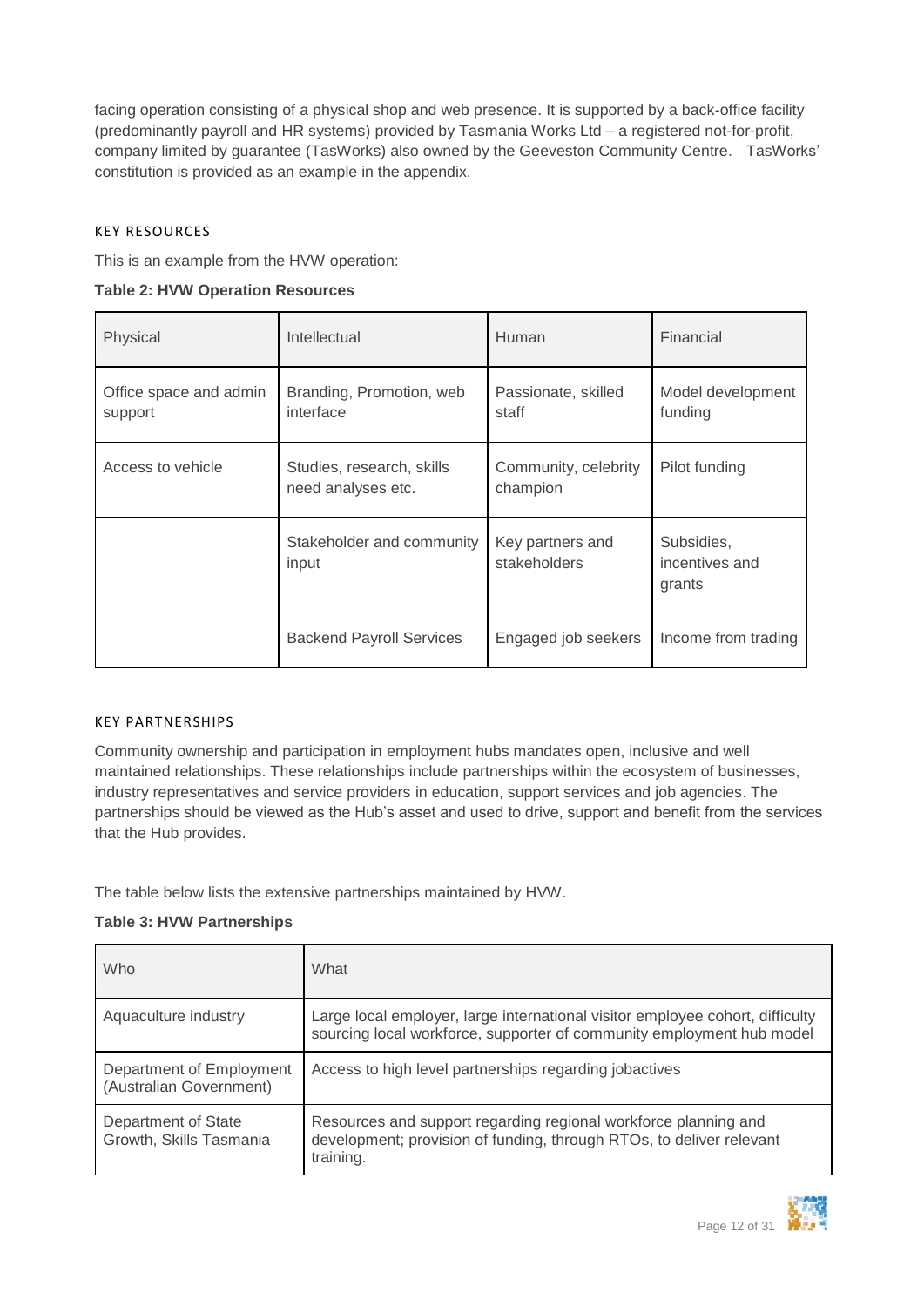| Department of State<br>Growth                                         | Background to project, resources, networks, links to stakeholders and<br>funding sources                                                                                                                                                                                                                                                                              |
|-----------------------------------------------------------------------|-----------------------------------------------------------------------------------------------------------------------------------------------------------------------------------------------------------------------------------------------------------------------------------------------------------------------------------------------------------------------|
| <b>Fruit Growers Tasmania</b><br>(FGT)                                | Understanding of industry needs, skills needs, sector growth, future trends                                                                                                                                                                                                                                                                                           |
| <b>Geeveston Community</b><br>Centre                                  | Provision of office and admin support, access to a vehicle, support from<br>manager                                                                                                                                                                                                                                                                                   |
| <b>Geeveston Community</b><br>Development Association<br>(GCDA)       | Potential community champion, networks, links to business community                                                                                                                                                                                                                                                                                                   |
| Group Training Australia                                              | Networks, links to industry and small businesses                                                                                                                                                                                                                                                                                                                      |
| <b>Huon Producers Network</b>                                         | Employer and potential training venues                                                                                                                                                                                                                                                                                                                                |
| <b>Huon Valley Business</b><br><b>Enterprise Centre</b><br>(HVBECS)   | Networks, links to business community                                                                                                                                                                                                                                                                                                                                 |
| Huon Valley Council                                                   | Potential casual employer, resources, support, promotion                                                                                                                                                                                                                                                                                                              |
| Institute for Regional<br>Development (UTas)                          | Potential research partner                                                                                                                                                                                                                                                                                                                                            |
| Jobactive and Disability<br><b>Employment Services</b>                | Access to job seekers, possible income stream from incentives/subsidies                                                                                                                                                                                                                                                                                               |
| Neighbourhood Houses<br>Tasmania                                      | Emphasis on training needs, skill development, social inclusion. NHT's<br>focus is on providing opportunities for those community members that are<br>disengaged from the economy. NHT has a wealth of experience, large<br>networks and a lot of respect across business, NGO's, local and state<br>government, and developers of the evaluation system of the HVWs. |
| Large employers in the<br>region                                      | Bulk Nutrients, Huon Aquaculture, Tassal, Reids Fruit, Hansons, Ta Ann<br>Tasmania, Neville Smith Forest Products                                                                                                                                                                                                                                                     |
| Learning and Information<br><b>Network Centre Huonville</b><br>(LINC) | Support, resources, training provision, office/meeting/conference space                                                                                                                                                                                                                                                                                               |
| Other industries in the area                                          | Some large employers, like aquaculture industry have difficulty sourcing<br>local labour. Growth areas include aquaculture support industries,<br>agriculture, aged services, tourism and the service sector.                                                                                                                                                         |
| <b>PCYC</b>                                                           | Potential office space, access to community transport, potential training<br>venue, strong links to the local community.                                                                                                                                                                                                                                              |
| <b>Regional Development</b><br>Australia                              | Resources, studies, networks, funding sources, state wide scale economic<br>development advisory capacity.                                                                                                                                                                                                                                                            |
| RTO's and TAFE Tasmania                                               | Workforce development and job readiness training, training providers,<br>particular RTO's for specific industries.                                                                                                                                                                                                                                                    |
| <b>STEPS</b>                                                          | Indigenous employment support service                                                                                                                                                                                                                                                                                                                                 |
| <b>Tasmanian Small Business</b><br>Council                            | Similar to Business Enterprise Centres but state wide scale.<br>Understanding of barriers to employment etc                                                                                                                                                                                                                                                           |

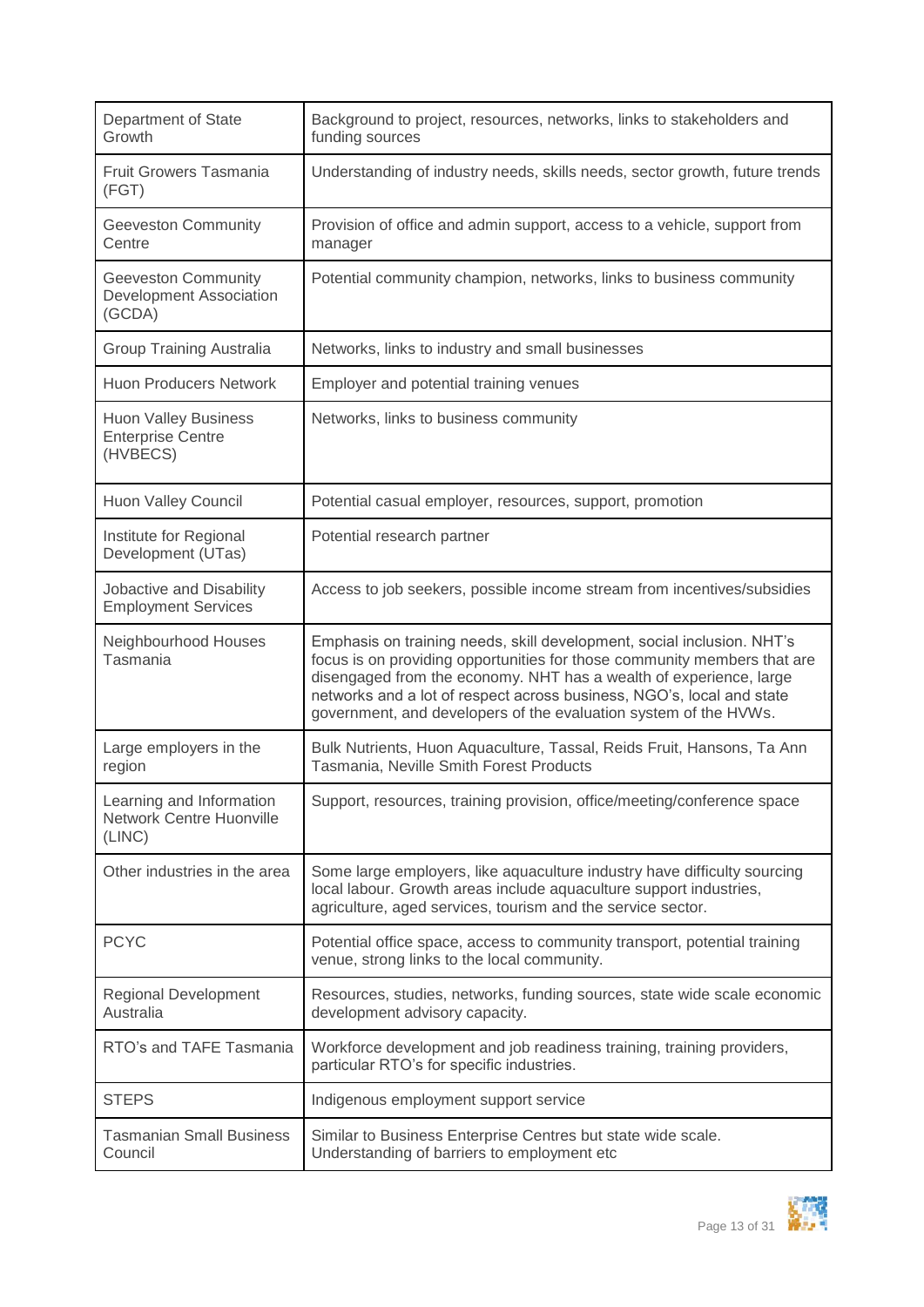| <b>TCCI</b>                             | Employment pathway programs, links to industry, industry trends,<br>promotion                                                                       |
|-----------------------------------------|-----------------------------------------------------------------------------------------------------------------------------------------------------|
| <b>TFGA</b>                             | Skills needs analysis, support, resources, including industry-wide<br>workforce planning and workforce development projects, links to<br>employers. |
| <b>Trade Training Centre</b>            | Training courses and venue                                                                                                                          |
| Key Growth Sector Peak<br><b>Bodies</b> | For example: Destination Southern Tasmania                                                                                                          |

Resources are required for the concerted effort of maintaining relationships with such a broad range of stakeholders. This relationship management is key to the success of an Employment Hub.

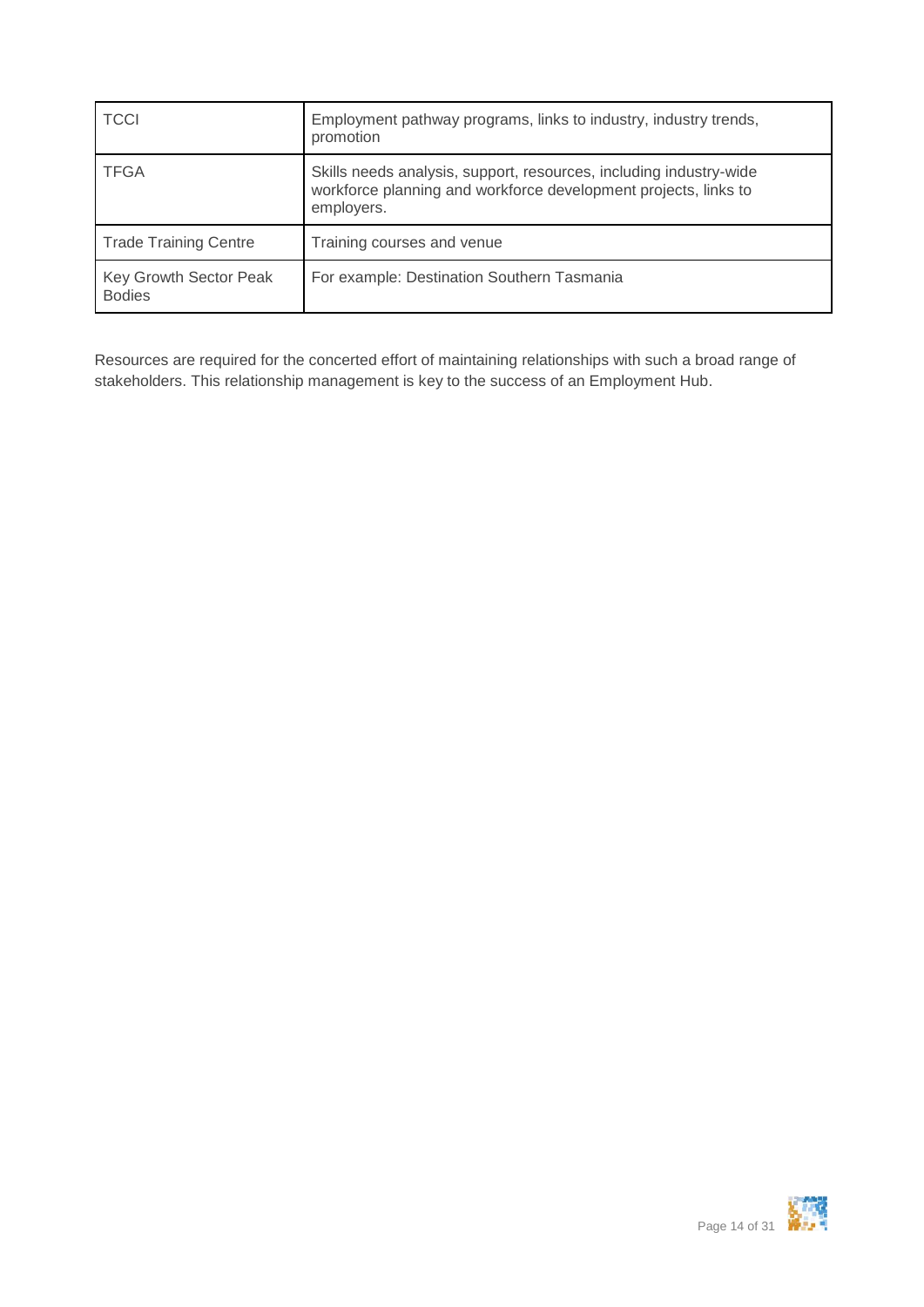## <span id="page-14-0"></span>SECTION FOUR: OPERATIONS

Example: Huon Valley Works

#### <span id="page-14-1"></span>HOW IT WORKS

HVW's approach to removing barriers is to focus at a local level. HVW initiated the development of "a 'community based' labour hire company (TasWorks) that forms the link between employers and job seekers"**20**, complemented by delivering appropriate training. HVW started small and adapted their model to achieve their goals, using available workforce development funding supplements, maximised development impact by researching and leveraging the latest community, industry and government programs. Future programs and services offered by HVW will be subsidised by TasWorks.

Initially Huon Valley Works explored partnering with an existing labour hire company to provide the employment contracting aspect of the project. An existing company prepared to work in a community directed manner was unable to be identified and so TasWorks, a not-for-profit company owned by the Geeveston Community Centre, was formed.

Buy-in from the region or community is important to the success of the hub. The community needs to invest in the project, creating a collective responsibility for the community. The community jobseekers provide the needs, and the hubs in turn provide links to local employers, career coaching, assistance to help achieve job readiness, matching employers with job seekers, listing of available vacancies, supporting job seekers, employer training, and more.

The 'place-based' approach to employment hubs strengthens connections between local employers and job seekers. It creates initial starting points for both the job seeker and employer, and helps put names to faces. An employer approaching a hub looking for labour assistance can quickly begin to network with local community members, and plans can be designed to overcome employment barriers by linking with members of the community who are already skilled, or by developing training to upskill job seekers to fulfil skilled roles.

A key differentiator is HVWs community based approach and return of value back to community. This creates a motivation for local employers to support the hub, through using the associated labour hire company.

#### <span id="page-14-2"></span>MARKETING

 $\overline{a}$ 

Broadly, there are two customer segments, employers and employees. HVW creates value by facilitating the interaction of these two segments. The stakeholders are actively and carefully managed to maximise community ownership and input. This occurs at a number of levels, through governance and the establishment of a reference group, through networks developed to provide a person centric range of services and products, to public fronted service offering.

HVW has a physical presence in Geeveston Community Centre. Its notice boards and staff advertise training events and provides direct contact with Job Seekers and employers. HVW also employs a recruitment and support worker who visits employers, develops community relationships and support employees employed by HVW.

It also has a strong web presence with:

- Web-based jobs board for employer direct and local labour hire positions.
- Web-based interface for employer input and program evaluation.



<sup>20</sup> Huon Valley Works Business Plan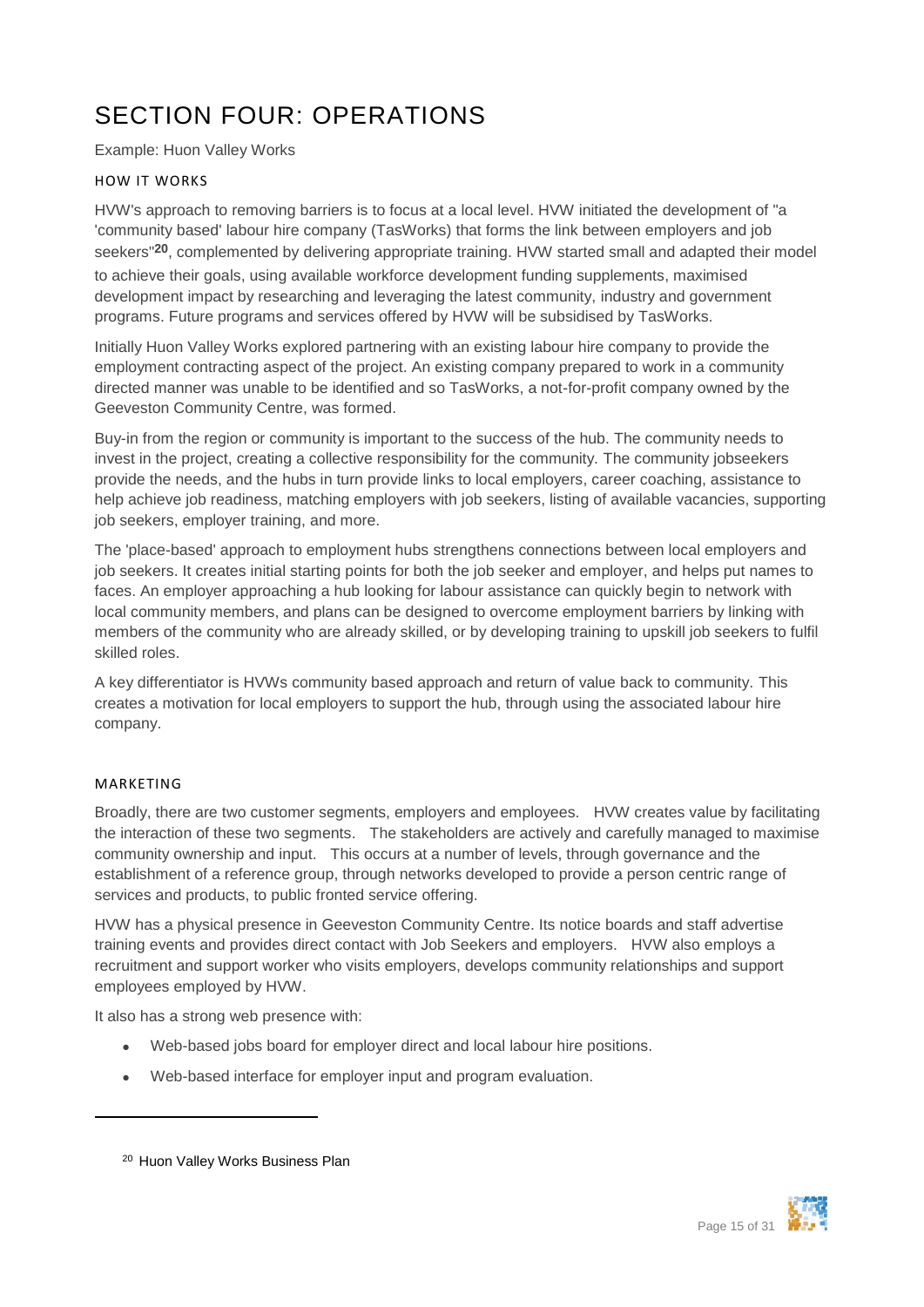- Web-based training schedule/calendar.
- Web-based work for the dole opportunities.

It is branded, marketed and promoted throughout the Huon region as 'A one stop employment shop'.

The components of service delivery are:

- the local labour hire component of the business is focused upon the workforce needs of the employers within the Huon Valley local government area
- the training and skill development component is focussed on the needs of the employee/job seeker



### <span id="page-15-2"></span>**Figure 1: HVW Service Delivery Flow**

Where skill development is involved, funding subsidies or collaboration with support organisations is sought. Where labour hire is involved, a fee is charged for the service.

The following narratives from HVW illustrate the 'product' and exemplify the inter-relationship between the employer, the employee and the support provided.

### <span id="page-15-0"></span>CASE STUDY 1: THE PAYMENT BENEFITS

The difference in cost between paying cash and paying TasWorks is less than you think! Let's take a market stall worker employed under the fast food award. Working 8 hours on a Sunday they may have been paid \$25/hour cash - a \$200 cost to the market stallholder. If the employee is employed through TasWorks and paid the award rate of \$34.02 and charged at \$45, this becomes - a \$360 cost to the market stallholder. However, this \$360 is deductible from taxable income which, if you are a small business below GST threshold, most likely equates to 32.5c per dollar. This means a reduction of \$117 in tax bringing the difference down to \$43. And that \$43 gives the employee superannuation, work cover and \$72 more in their pocket if it's their primary income.

#### <span id="page-15-1"></span>CASE STUDY 2: LOCAL TOURISM BUSINESS

The business has transitioned its four casual employees to Huon Valley / TasWorks. A benefit to the business is less administrative work as TasWorks manages the employment / compliance of the workers.

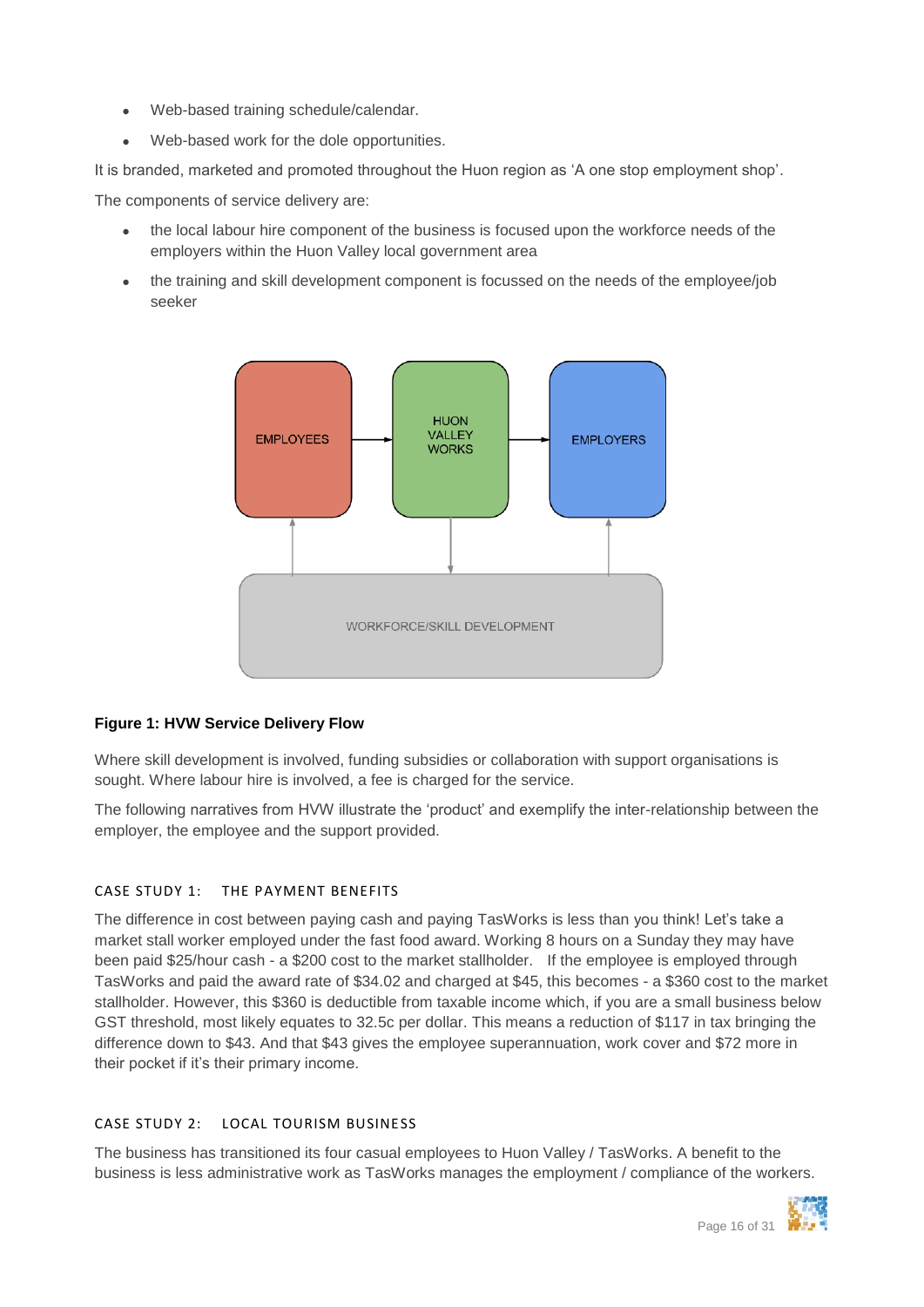The benefit to the workers is the opportunity to access other employment that Huon Valley Works can provide. An example of this is Jari<sup>21</sup>.

#### <span id="page-16-0"></span>CASE STUDY 3: JARI<sup>21</sup>

Jari was introduced to HVW by his employer. Jari had some casual work where he was mainly responsible for general maintenance and Landcare. He was also often tasked with the management and monitoring of the composting toilets.

The employer described Jari as a capable and diligent worker and was being provided with as much work as practicable. The employer didn't want to lose Jari as a staff member, but was keenly aware Jari was in need of more hours in a week that the employer was not in a position to offer. With this in mind and a view to assist the employer to retain Jari, and Jari to reach FTE, hours, Jenni set about looking for some additional work for Jari. Jenni approached a local food supplement manufacturer about some manufacturing work for Jari. It was not initially as simple as asking them to give him a chance, there was a lot of 'to and fro' discussing the requirements of an entry level role and the need for Jari to feel supported and appreciated. It turned out this business was wholly supportive and really wanted the chance to help Jari grow and learn. with some mentoring from Jenni and the business owner taking a personal interest, Jari commenced a trial week of work where he was exposed to all facets of the business. He commenced work the next week.

This is not where the story ends though. Jari was again only employed as a casual, and was not able to obtain the full-time hours he was seeking. This is where he was able to continue to work for the original employer as well as in his new role. Jari is well respected by both businesses and when there is sufficient work for him in one role, he will wholly transition, until then he's happy doing work for both.

#### <span id="page-16-1"></span>CASE STUDY 4: LARRY<sup>21</sup>

Another case is Larry, he is truly a great example of the ability of the employment hub to work across industries and break down what may have been barriers for other business models.

Larry is 43 and a long-time resident of the Huon Valley with a good work history. He left about 8 years ago to pursue a career in the mining industry interstate, where he gained a great many more skills and entered into an adult apprenticeship as a Boiler Maker/Welder. This went by the wayside when his employer was unable to support him anymore, and he eventually came back to the Valley. This is where he heard about a Community Employment Hub running out of the Geeveston Community Centre (GeCo). Larry met with Jenni and, as they had previously worked together, Jenni was able to attest to his quality as a worker. But he needed work now, and was willing to do anything Jenni presented.

Initially Larry went to work for a local builder who hosted him through TasWorks, he was able to utilise engineering skills gained from his previous employment. This work was steady to begin with but, as happens with the best laid plans, it began to drop off. Larry came back to Jenni looking for something else to fill in the days that he was not on the building site. Jenni spoke with a local manufacturing company and Larry went to work there for a few days per week. Yet again he was able to bring his previous experience to this Host, and was offered additional work on the maintenance crew. At this stage, Larry was achieving full time hours in three separate roles.

After a period of time the Builder advised he no longer required Larry and Jenni went looking for more hours. Larry was introduced to a pallet making business, again in the local area, and coincidentally this business supplies the manufacturing business Larry was also working for. This made for a beautiful match as Larry had first-hand knowledge of how the pallets would be used. This gave him the instant skills to



<sup>21</sup> Not real name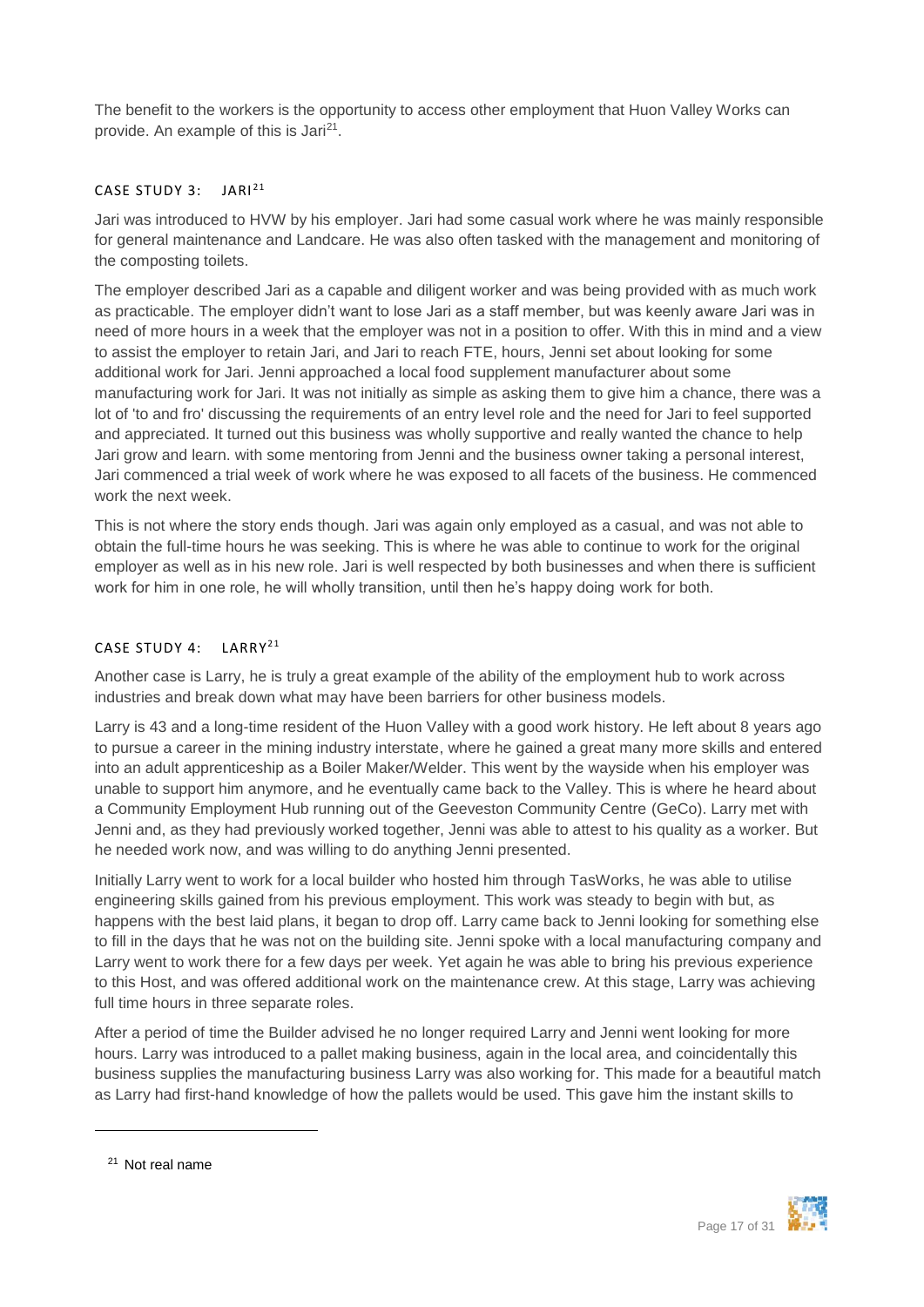meet quality standards based on his use of this product post production. Larry has now secured 4 days/38 hours per week with this host and still works each Friday in a maintenance capacity for the manufacturing host.

#### <span id="page-17-0"></span>CASE STUDY 5: JACOB<sup>21</sup>

Jacob is a local, he is a young adult and has lived in the area all his life, with the exception of a period of time in Western Australia. Upon his returned to Tasmania, he had a relationship breakdown and went off the rails a little.

When Jacob came to GeCo he demonstrated a good work ethic and an eagerness to better himself.

After much discussion with both parties Jenni signed Jacob on as a casual staff member and hosted him with a new employer, for a trial period. During the first 4 weeks of labouring Jacob was able to demonstrate his absolute ability to be the staff member, and apprentice, the employer was looking for. Jacob is learning a trade that will hold him for life and he knows it, this is the chance he needed to change his life.

It's not just the obvious opportunity Jacob has gained however. He has engaged with a literacy coordinator and is being mentored by Jenni in several aspects of his life. This is something Jacob needs to help him achieve the capacity to function as a capable adult and tradesperson. The work Jenni does with Jacob takes an enormous load off the host employer, and allows Jacob a degree of separation to discuss sensitive issues without feeling embarrassed in front of his boss. Jacob intends to continue his career in the Valley and will one-day work beside his employer as an equal in skill and qualification, and may eventually have an apprentice of his own.

#### <span id="page-17-1"></span>FINANCE

#### Revenue Streams

Employment Hubs are generally established with Government support and will likely take at least two years to become self-sustaining. The breakeven point for TasWorks to be able to fund its own operations and provide adequate financial support to HVW, is to employ 36 FTEs. With the uptake of the labour hire service from local employers, after 14 months it is one third on track. Working capital requirements need to be carefully planned to ensure sufficient coverage of payroll, particularly on establishment.

TasWorks charges competitive fees for its services in order to cover its operating costs and provide ongoing funding for HVW workforce and skill development.

Workforce and skill development services are supported and supplemented by available resources. Incentives, subsidies and training courses are developed by training providers to meet the needs of the employers and employees.

The back-office facilities of systems, payroll and finance are provided by TasWorks who provide their service on a % of operations as follows<sup>22</sup>:

- superannuation  $= 9.5\%$
- $\bullet$  workers compensation insurance = 5.51%
- payroll tax  $= 6.1\%$
- administration fee = 3% (2% on payroll figure, 1% on invoicing)
- Initial Revenue Streams
- start-up funding

- labour Hire margin
- back to work employer subsidies



<sup>&</sup>lt;sup>22</sup> These costs are predominantly based on employing casual employees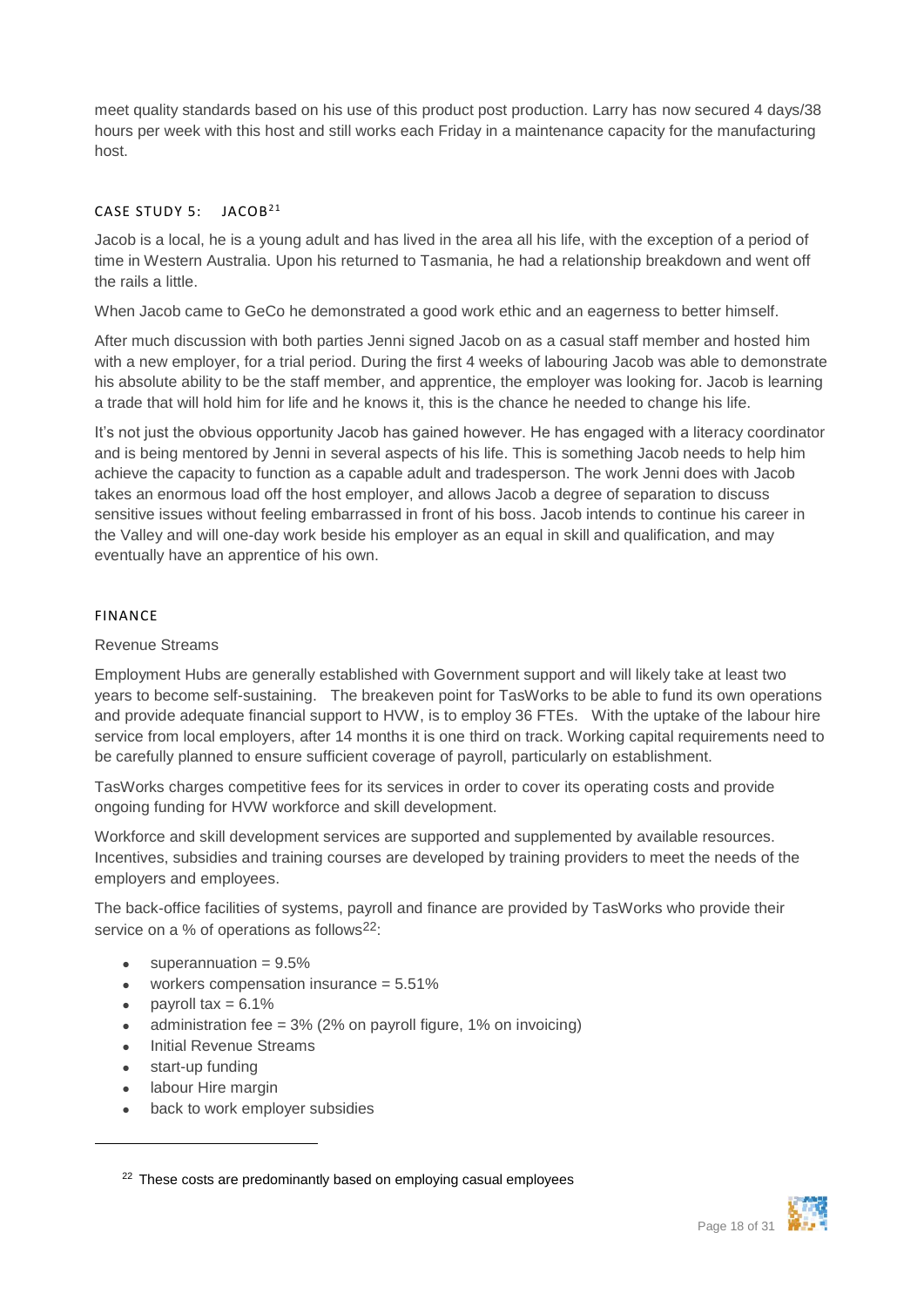- fee for employer advertising on Jobs Board
- fee from training providers for services provided by the Hub (venue, recruitment, contextualisation, materials etc.)

Potential Future Revenue Streams

- packaged data
- jobactive subsidy share
- employment placement fees
- human resource support services
- **.** licensing/Sale of business model to other regions
- income generated from training-related social enterprise/s

Since April 2016 HVW (through TasWorks or direct employment) has succeeded in securing employment for 71 different people. This has included labour hire placements across 13 local businesses. At the end of April 2017 there were 35 employees averaging 15 FTE per week. With their current total of 13,000 employee hours and income in excess of \$350,000 TasWorks has generated an operating surplus of over \$40,000.<sup>23</sup>



### <span id="page-18-0"></span>**Figure 2: HVW Fulltime Employment Chart<sup>24</sup>**



<sup>&</sup>lt;sup>23</sup> \_\_Final HVW request for funding 2017 \_\_.docx (note: not all surplus is from income, it includes wage subsidies. Currently the surplus provides a reserve to manage payroll fluctuation

<sup>24</sup> HVW FTE Chart.pdf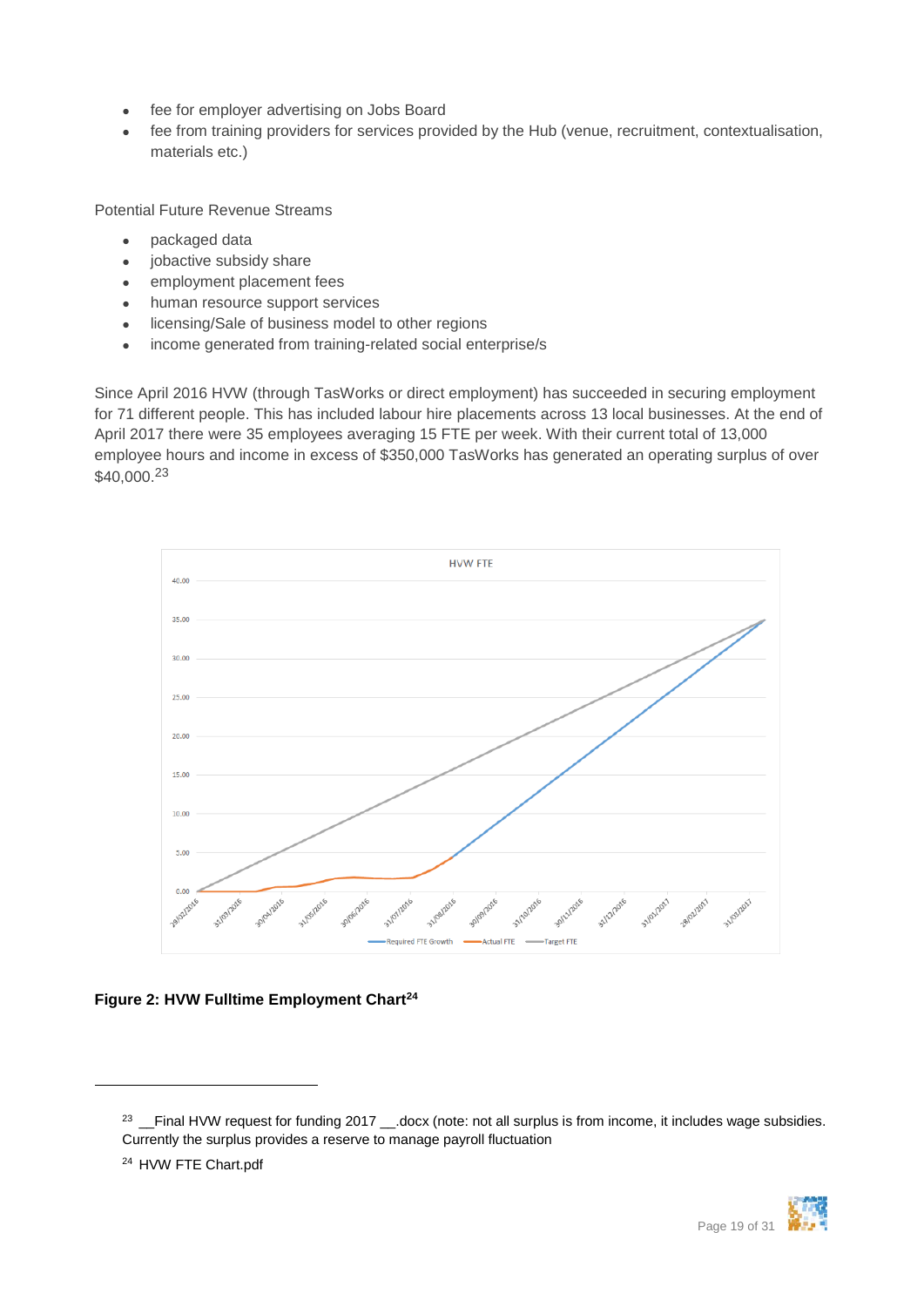| Item                                | Total     |
|-------------------------------------|-----------|
| Wages - Manager                     | \$57,720  |
| Wages - HR/Customer Support         | \$79,040  |
| Bookkeeping - 8Hrs/week             | \$15,392  |
| Supervision                         | \$500     |
| Admin to GeCo                       | \$4,888   |
| <b>Staff Training</b>               | \$5,000   |
| Insurance - Broadform               | \$6,000   |
| Insurance - Directors Liability     | \$2,000   |
| Office Space <sup>26</sup>          | \$1,300   |
| <b>Subscription Services</b>        | \$7,400   |
| Transport                           | \$5,200   |
| Equipment                           | \$6,200   |
| Communications                      | \$2,880   |
| Website support                     | \$5,200   |
| Marketing/Sales                     | \$5,400   |
| Misc.                               | \$5,200   |
| Backend support                     | \$45,500  |
| Employee Assistance Package Support | \$2,800   |
| <b>Employer Background Checks</b>   | \$3,000   |
| <b>TOTAL</b>                        | \$260,620 |

#### **Table 4: HVW 12-month Operating Costs**<sup>25</sup>

#### <span id="page-19-0"></span>HUMAN RESOURCES

Staffing levels of an employment hub will obviously differ in size and requirements depending on the operational model. HVW has a 'front facing' operation provided through physical office facilities at Geeveston Community Centre and now provides outreach functions to Dover, Cygnet and Huonville. This is staffed by a full-time recruitment and support worker, and a part time manager. Three volunteers also work in the centre and provide assistance with induction and job readiness training.

The critical operational role for any employment hub is the facilitator (HVW recruitment and support) who creates the connection between the local business community, job seekers and host employees.

HVW position description for this role is provided in the appendix.

It can be expected that once established and operational, an employment hub is likely to require a refocus of its operations and structure to meet real market conditions and finance requirements.

#### <span id="page-19-1"></span>ESTABLISHMENT PLANS

 $\overline{a}$ 

A standard management tool to guide the operations of an employment hub is a project plan. A project plan should cover the following elements and act as a working document to reference and track progress



<sup>25</sup> As of 5th of April, 2017

<sup>&</sup>lt;sup>26</sup> Includes significant in-kind contribution for Geeveston Community Centre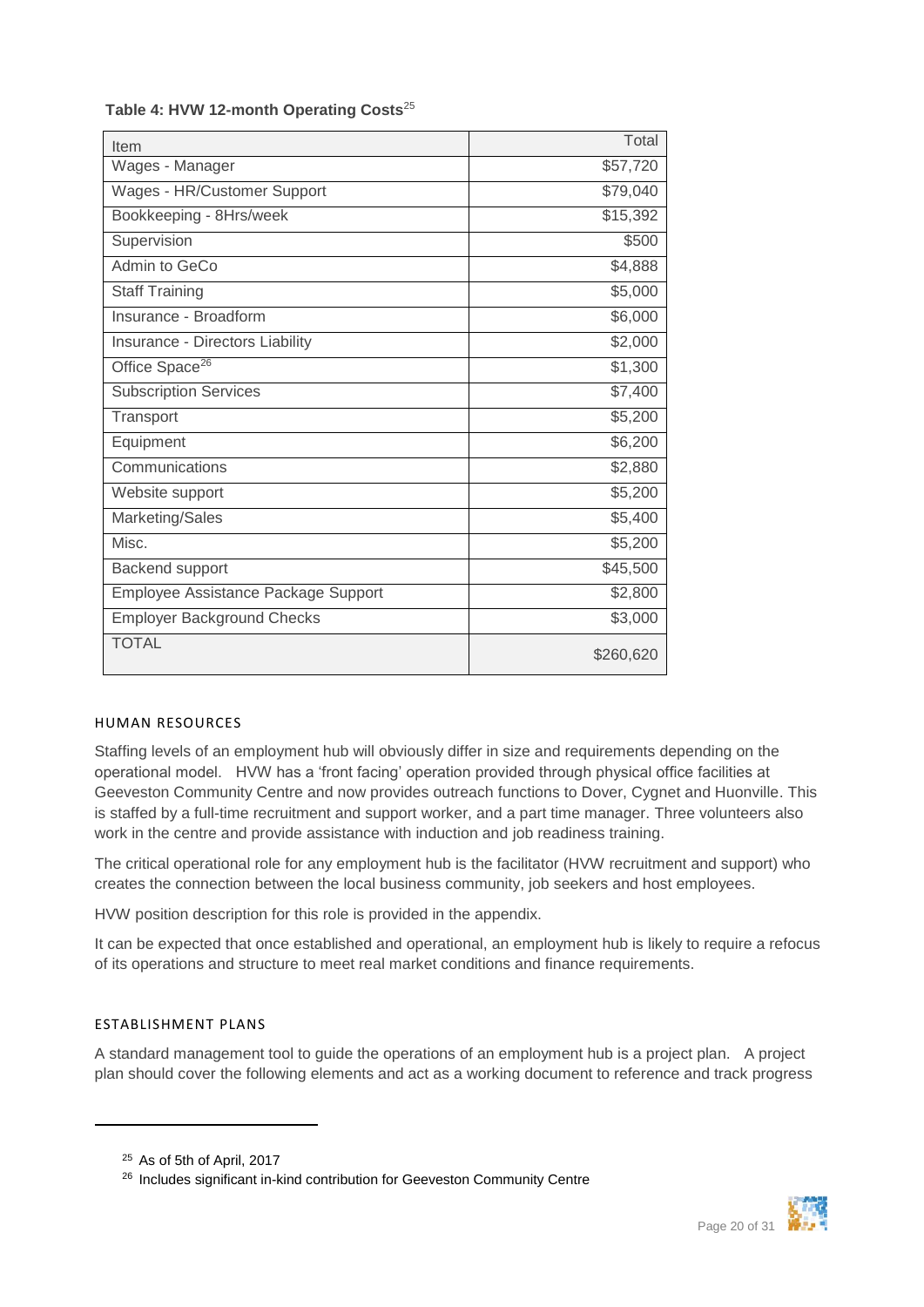during establishment and operational phases of an employment hub. The example below is from HVW and would need to be recast for a different context.

#### Project Title

Huon Valley Works Community Employment Hub - Bringing job seekers and employers together to build the prosperity of the Huon region

#### Project Background

Geeveston is home to more than 1,400 people with a Huon wide population of close to 16,000. Compared with the rest of Australia and Tasmania, Geeveston experiences relatively high levels of socio-economic disadvantage, with greater unemployment, lower household incomes, and lower levels of education (ABS Census 2011). The table below gives some indication of this disadvantage in comparison to Australia.

| 15 Years and Over         | Geeveston-Dover | Huon-Bruny | Australia |
|---------------------------|-----------------|------------|-----------|
| <b>Employed Total</b>     | 46%             | 51%        | 58%       |
| <b>Employed Full Time</b> | 25%             | 27%        | 37%       |
| Not in the Labour Force   | 46%             | 42%        | 33%       |

#### **Table 5: Huon Region Employment Comparison**

With funding from the Tasmania Medicare Local Social Determinants of Health Program Geeveston Community Centre identified that the lack of local employment, particularly low skilled and entry level jobs, was the major impediment to the long-term health and wellbeing of the community.

The concept for Huon Valley Works came about through further surveys and discussions over the past year which identified, amongst other factors that:

- local employers, both large and small, struggle to find suitable local workers, especially for seasonal and casual work (This is supported by the Tasmanian Agriculture Skills Plan).
- local job seekers have a range of barriers that limit their ability to secure seasonal and casual employment opportunities.

The reasons include the unreliable and inconsistent nature of the work, and the low skill level and lack of work readiness in the labour pool. There is a clear gap between the employer and the employees. This problem exists not only in Geeveston and the Huon, but across the State.

Initial discussions with the Department of State Growth, regarding a local, community based employment hub took place in mid to late 2014. During further discussions in early 2015 with representatives from Skills Tasmania, the Department of State Growth and Geeveston Community Centre (GeCo), a verbal agreement was reached that the concept was viable and worth pursuing. In February 2015 Skills Tasmania agreed to fund the development of a business plan. GeCo undertook this work from March to June 2015 and submitted the resulting business plan to Skills Tasmania in July 2015.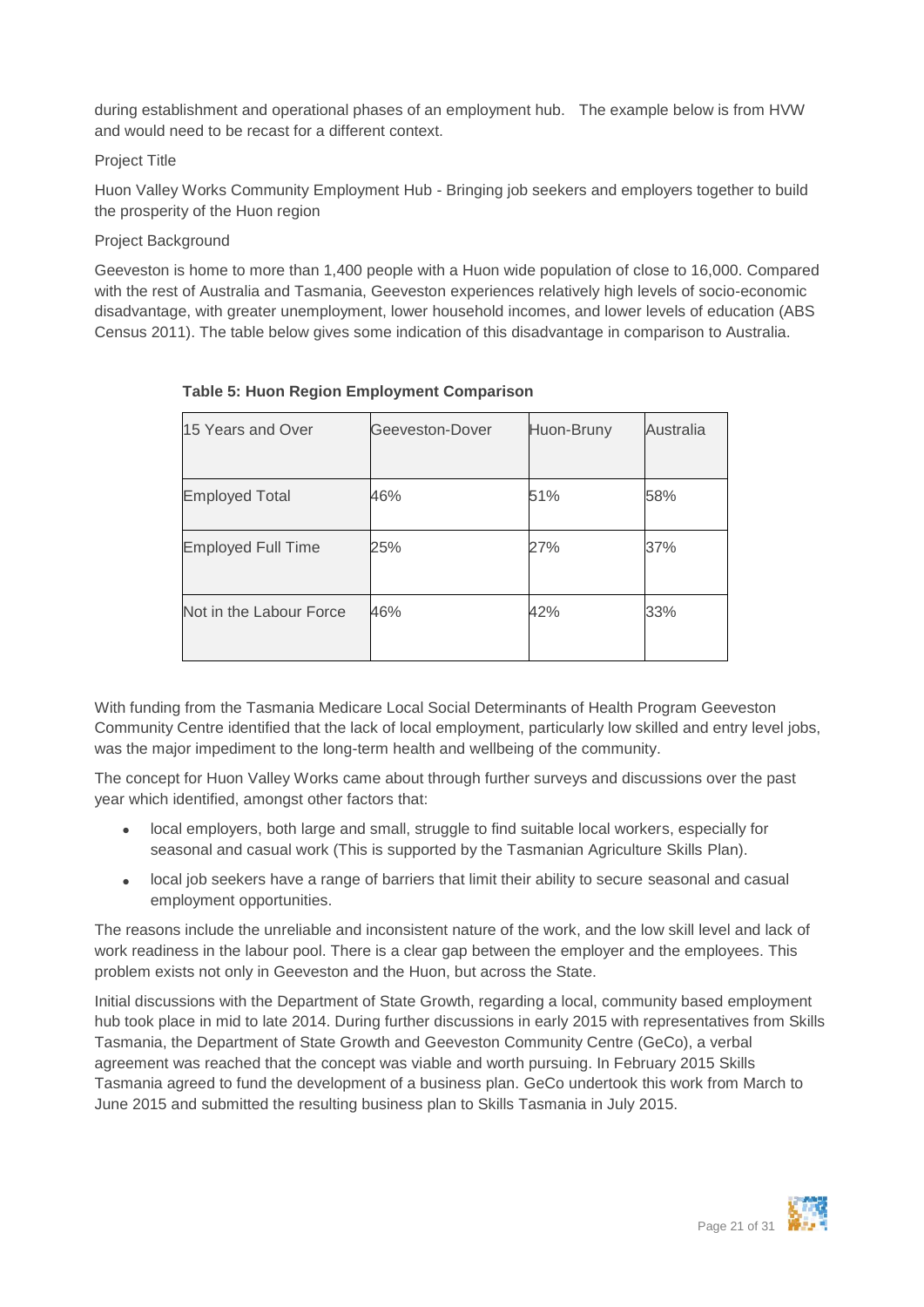#### Objective(s)

Huon Valley Works will assist with:

- addressing the relatively high unemployment and lack of local job seekers meeting local employment needs.
- reducing the employee and employer barriers
- integrating support with employment opportunities
- connecting seasonal and short term employment opportunities
- providing support to disengaged job seekers

Huon Valley Works will link job seekers to employers; help reduce existing barriers to employment and coordinate and resource workforce and skill development to support the economic development of the region.

Huon Valley Works (HVW) Community Employment Hub will include a not for profit, ethical, local labour hire company working within the Huon Valley local government area. It will be a social enterprise with the mission of growing local employment opportunities through a holistic approach to the unemployment problem. HVW will fund relevant training as determined through consultation with local employers, job seekers and organisations working in the employment and workforce development sectors in Tasmania. Initially based at Geeveston Community Centre, it will be overseen (governed) by the Geeveston Community Centre Inc. (GCCI) board, staffed by local workers, supported and informed by a range of community and workforce development organisations.

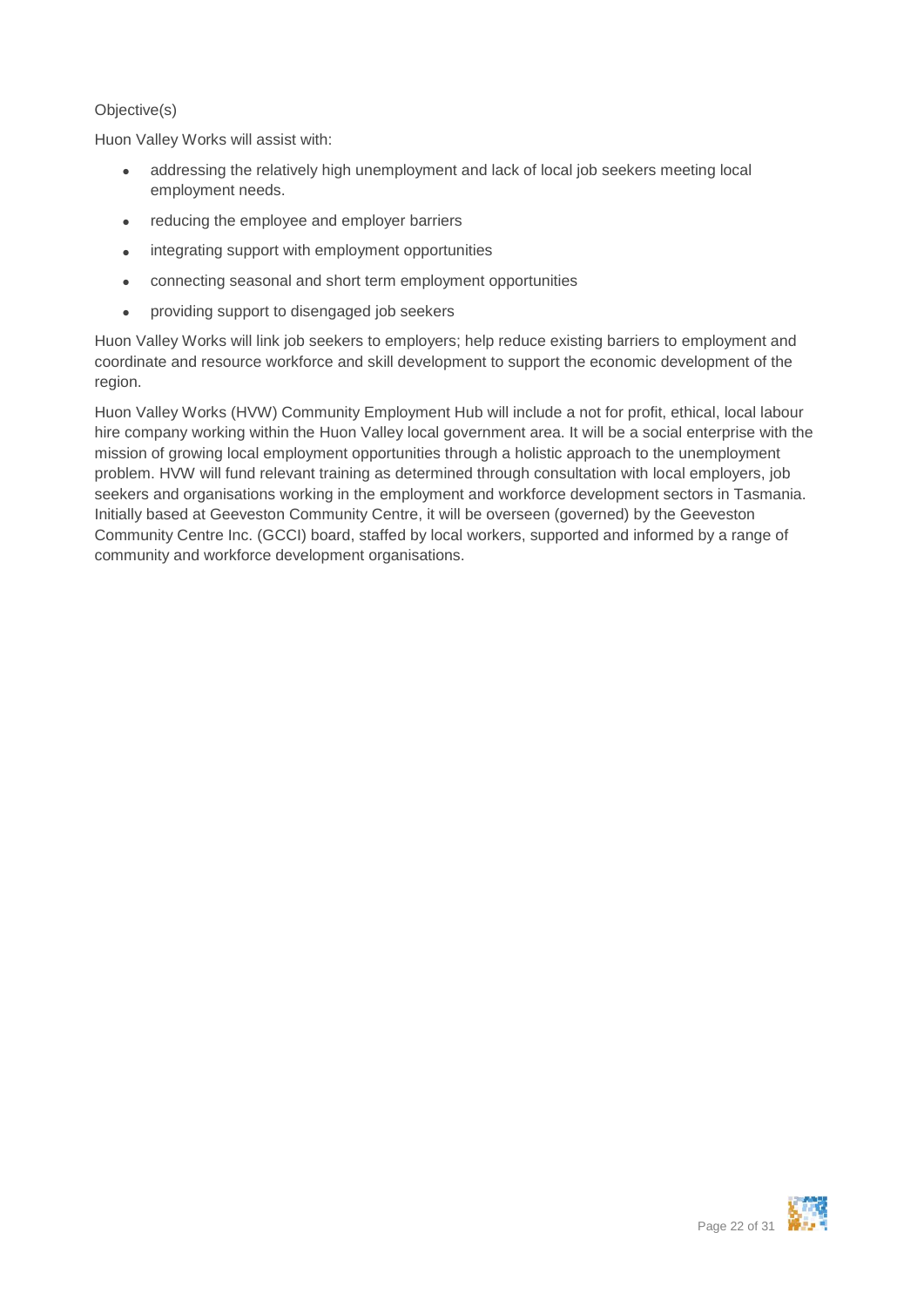#### **Table 6: Target Outcomes**

| <b>Target Outcome</b>                                                                                                                                                    | <b>Measure</b>                                                                       | Accountability                                                          |  |
|--------------------------------------------------------------------------------------------------------------------------------------------------------------------------|--------------------------------------------------------------------------------------|-------------------------------------------------------------------------|--|
| 1. Increased employment in the region,<br>reduced unemployment and<br>underemployment.                                                                                   | Employment, unemployment and<br>underemployment figures for<br>region                | Project management team and<br>employers                                |  |
| 2. Increase in local labour meeting local<br>needs, particularly regarding seasonal<br>horticultural work.                                                               | Number of local people working in<br>roles that were previously visitor<br>employees | Project management team and<br>employers                                |  |
|                                                                                                                                                                          | Number of local people in seasonal<br>horticultural roles                            |                                                                         |  |
| 3. Increased satisfaction for local employers<br>in securing labour with the right skills, at the<br>right time.                                                         | Set baseline, record info<br>(qualitative)                                           | The project management team and<br>VET training organisation            |  |
| 4. Increased social networks, social capital.                                                                                                                            | Set baseline, record info<br>(qualitative)                                           | GCCI and the project management<br>team                                 |  |
| 5. Increased local ownership of the<br>unemployment problem and a means to                                                                                               | Volume of info available. Usage of<br>available info.                                | The project management team in<br>consultation with the reference group |  |
| directly improve outcomes for the<br>disadvantaged in the community.                                                                                                     | Number of local people involved                                                      | and GCCI management committee                                           |  |
| 6. Improve outcomes for the long-term<br>unemployed in the community. Increase the<br>opportunities for marginalised job seekers to<br>participate in the local economy. |                                                                                      |                                                                         |  |
| 7. Employee Satisfaction.                                                                                                                                                | Opinion of employees                                                                 |                                                                         |  |
|                                                                                                                                                                          | Improved life circumstances<br>(qualitative)                                         |                                                                         |  |
| 8. Increasing the opportunities for the<br>marginalised to participate in the local<br>economy.                                                                          | Set baseline, record info<br>(qualitative)                                           | GCCI and the project management<br>team                                 |  |
| 9. Employee Satisfaction with process and<br>outcomes.                                                                                                                   | Opinion of employees                                                                 |                                                                         |  |
|                                                                                                                                                                          | Improved life circumstances                                                          |                                                                         |  |
|                                                                                                                                                                          | (qualitative)                                                                        |                                                                         |  |

#### Output(s)

The Outputs to be delivered by Huon Valley Works are:

- a system that links job seekers to available employment opportunities
- a system that both determines and provides training and workforce development to meet the needs of both the employer and job seeker
- a system that can be implemented in other regions for lower start-up costs.
- ongoing consultation mechanisms
- a map of seasonal and casual employment in the Huon Valley
- a coordinated network of stakeholders that support the program and/or provide support and

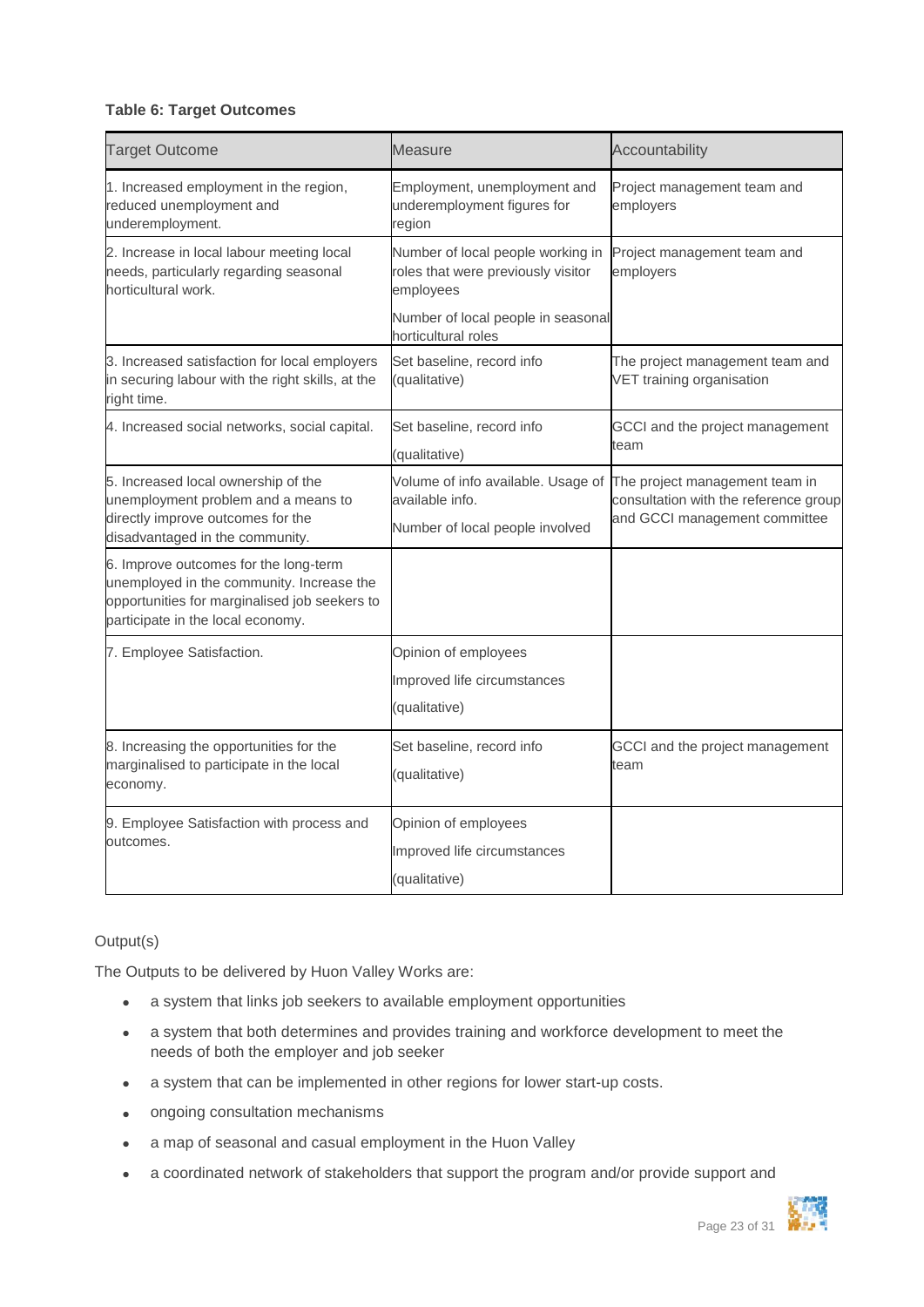training for the participants

A comprehensive web based interface that includes:

- a jobs board for employer direct and local labour hire positions
- a training schedule/calendar
- a means for employer input and program evaluation
- a means to submit and validate employee time sheets
- an office for direct contact with Job seekers and employers.
- branding, marketing and promotion throughout the Huon as a one stop employment shop.

Evaluation plans to monitor:

- the impact of the system, and
- the performance of the project.

A model that is developed utilising the collective impact framework and allowing for co-design principles.

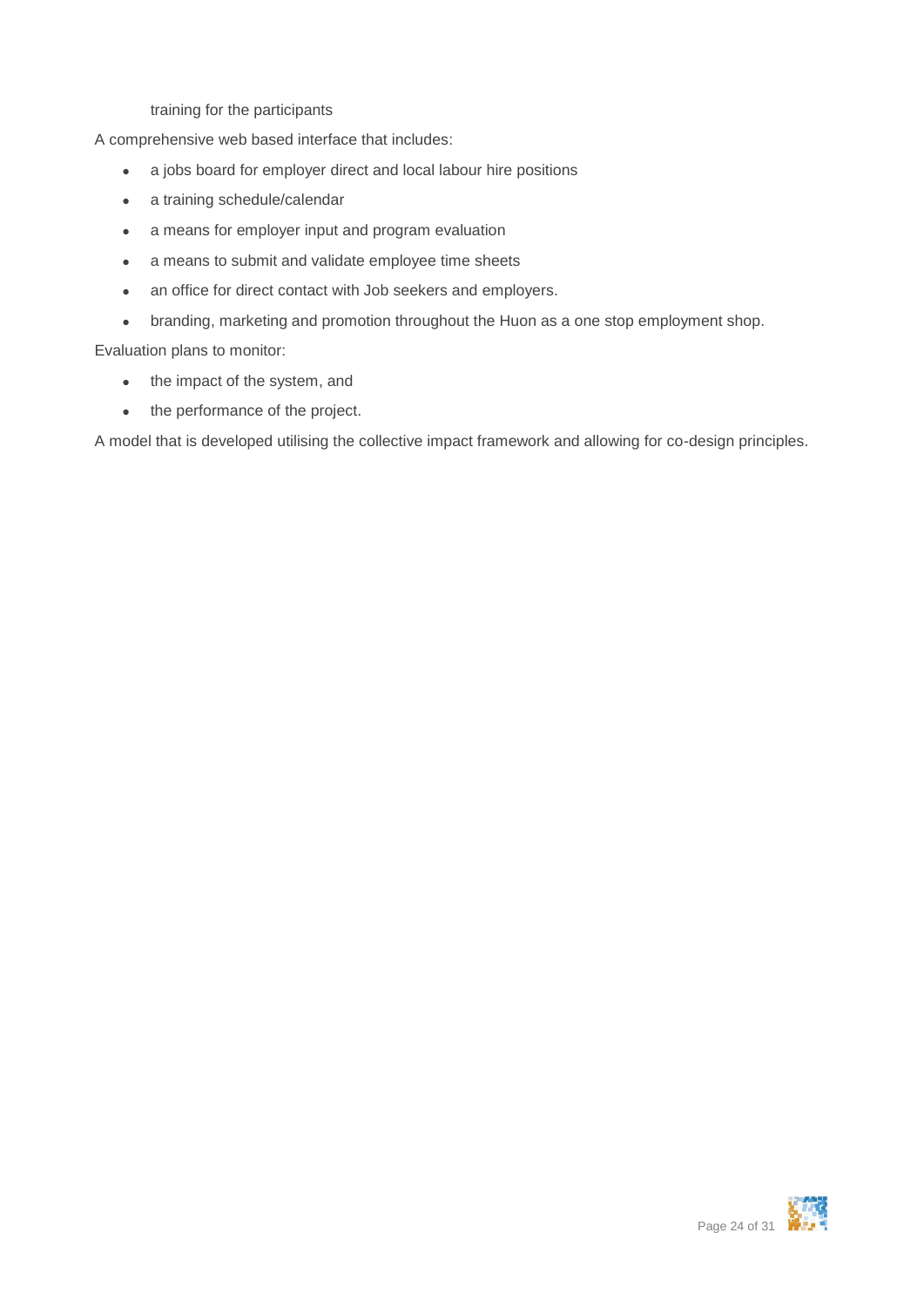### Table 7: SWOT analysis<sup>27</sup>

| <b>STRENGTHS</b>                                                                                   | <b>WEAKNESSES</b>                                                                                   |
|----------------------------------------------------------------------------------------------------|-----------------------------------------------------------------------------------------------------|
| Strong stakeholder buy in - Community Buy-in &<br>support                                          | High proportion of job seekers requiring support                                                    |
| Untapped labour                                                                                    | GeCo seen as a place for those in need of support<br>and not for all in the community - stigmatised |
| Unmet demand for labour                                                                            | Requires funding to Pilot                                                                           |
| Low cost                                                                                           | Ongoing sustainability without funding                                                              |
| Regional focus                                                                                     | Pilot, untested                                                                                     |
| Locally owned                                                                                      | Ability to propagate opportunity to business                                                        |
| Not for profit                                                                                     |                                                                                                     |
| GeCo commitment to project                                                                         |                                                                                                     |
| Understanding of the needs of the disengaged                                                       |                                                                                                     |
| Vast resource of research and data                                                                 |                                                                                                     |
| <b>OPPORTUNITIES</b>                                                                               | <b>THREATS</b>                                                                                      |
| New JSA contracts - partner/support jobactive<br>providers                                         | Requires funding to Pilot                                                                           |
| Increased community buy-in & support as program<br>succeeds in filling work placements             | Competition from other labour hire companies                                                        |
| Build a scalable model to expand program to other<br>regions                                       | Unsuitable labour force, difficulty engaging the long<br>term unemployed                            |
| Continue to reduce local unemployment                                                              | Lack of critical mass, market traction                                                              |
| Develop career pathways in local industries in<br>partnership with employers                       | Too much success leads to a high proportion of<br>employees transitioning to direct employment      |
| Help grow existing and new business                                                                | Economic downturn                                                                                   |
| Establish training centres as social enterprise -<br>Work for the dole participants help establish |                                                                                                     |
| Build specific teams for<br>cleaning/gardening/firewood etc.                                       |                                                                                                     |
| Opportunity for innovative training - HVW can<br>purchase training without seeking funding         |                                                                                                     |
| Regional / Population growth                                                                       |                                                                                                     |
| Adapt quickly to new employment opportunities                                                      |                                                                                                     |
| Embed literacy through the job seeker/employer<br>use of web based interface                       |                                                                                                     |
| Large seasonal employment needs                                                                    |                                                                                                     |



<sup>27</sup> Huon Valley Works Business Plan Final.docx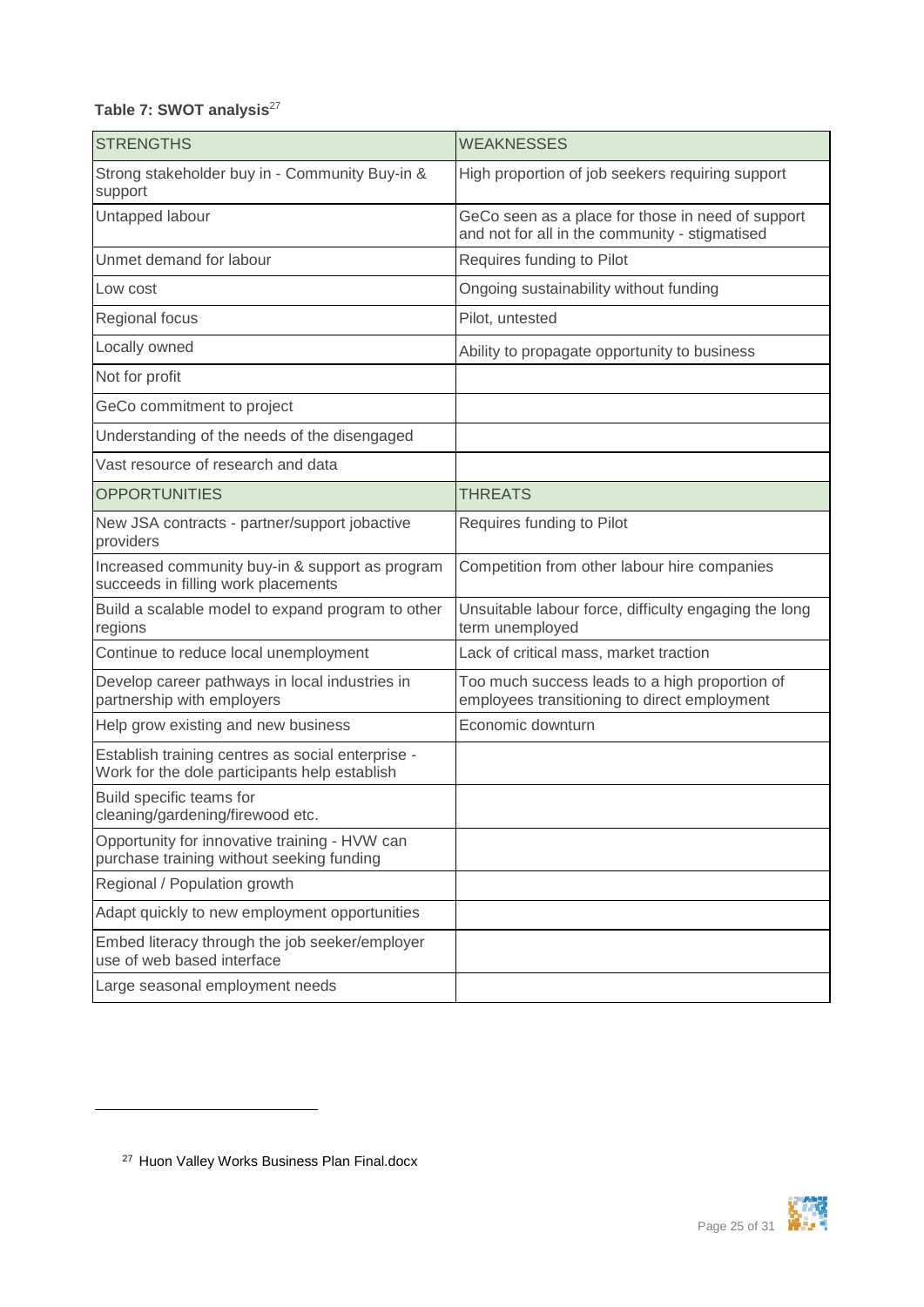#### **Table 8: Establishment Schedule**

| Id                       | Description                                                                                  | Who                                                       |
|--------------------------|----------------------------------------------------------------------------------------------|-----------------------------------------------------------|
| 1                        | Formal approval to commence project obtained                                                 |                                                           |
| $\overline{2}$           | <b>Establish Reference Group</b>                                                             | <b>Project Team</b>                                       |
| 3                        | Establish separate entity to provide employment backend<br>services for labour hire          | <b>Project Team</b>                                       |
| 4                        | Design and begin the implementation of a collective impact<br>model and evaluation framework | Project Team and the relevant<br>experienced professional |
| 5                        | Set up office and infrastructure                                                             | <b>Project Team</b>                                       |
| $\overline{6}$           | Establish policies and procedures                                                            | Project Team                                              |
| $\overline{\phantom{0}}$ | Establish front and back end interfaces                                                      | Project Team                                              |
| 8                        | Establish processes                                                                          | Project Team                                              |
| 9                        | Update Project Plan to include methodology for Outcome<br>Measurement                        | <b>Project Team</b>                                       |
| 10                       | Progress report prior to funding                                                             | Project Team                                              |
| 11                       | <b>Funding Instalment</b>                                                                    |                                                           |
| 12                       | <b>Employ HR worker</b>                                                                      | Project Team                                              |
| 13                       | 10 Employers Participating in Project                                                        | Project Team/ HR Worker                                   |
| 14                       | First 4 Employees                                                                            | Project Team/ HR Worker                                   |
| 15                       | Update Project Plan including Risk Register                                                  |                                                           |
| 16                       | 10 Full Time Equivalent Positions                                                            | Project Team/ HR Worker                                   |
| 17                       | Progress report prior to funding instalment                                                  | Project Team                                              |
| 18                       | <b>Funding Instalment</b>                                                                    |                                                           |
| 19                       | 16 Full Time Equivalent Positions                                                            | Project Team/ HR Worker                                   |
| 20                       | Progress report prior to funding instalment                                                  | <b>Project Team</b>                                       |
| 21                       | <b>Funding Instalment</b>                                                                    |                                                           |
| 22                       | 24 Full Time Equivalent Positions                                                            | Project Team/ HR Worker                                   |
| 23                       | Progress report prior to funding instalment                                                  | <b>Project Team</b>                                       |
| $\overline{24}$          | <b>Funding Instalment</b>                                                                    |                                                           |
| 25                       | 35 Full Time Equivalent Positions                                                            | Project Team/ HR Worker                                   |
| 26                       | <b>Project Closure Report</b>                                                                |                                                           |
| 27                       | <b>Funding Instalment</b>                                                                    |                                                           |
| 28                       | <b>Evaluation and Acquittal</b>                                                              |                                                           |

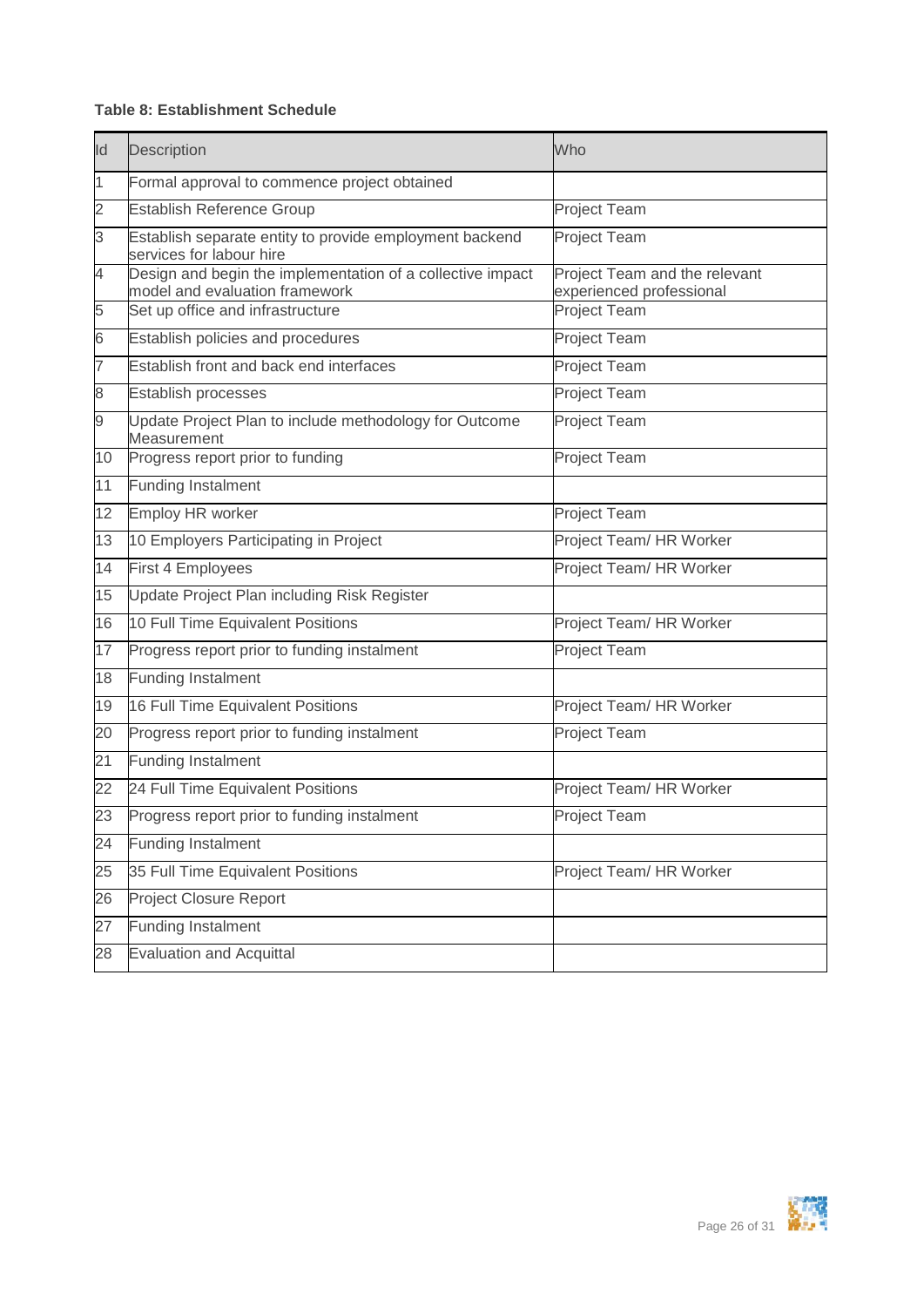Assumptions and Constraints

Assumptions:

That the procurement of employment backend services is successful.

We can source/produce and deliver effective training and support for the most disadvantaged job seeker to enable their engagement with the local employers.

We can arrange and source suitable employment for 30-35 FTE positions by project closure.

We can source the necessary inputs from key stakeholders. E.g. Training, participants, project support.

Constraints:

The budget relies upon a steadily increasing pool of workers being placed in employment and generating income through the labour hire component.

Any non-budgeted additional costs incurred for the establishment of HVW will have to be met within budget constraints with the potential reduction in funds for other aspects of the project.

#### Governance of HVW

Project Sponsor - Geeveston Community Centre Inc. Management Committee

Business Owner - Geeveston Community Centre Inc.

Project Managers - Chris Devenish and Michael Higgins

Reference Group comprising members from a range of key and non-key stakeholders.

Separate to this is the governance of TasWorks, who provide the backend payroll services to HVW.

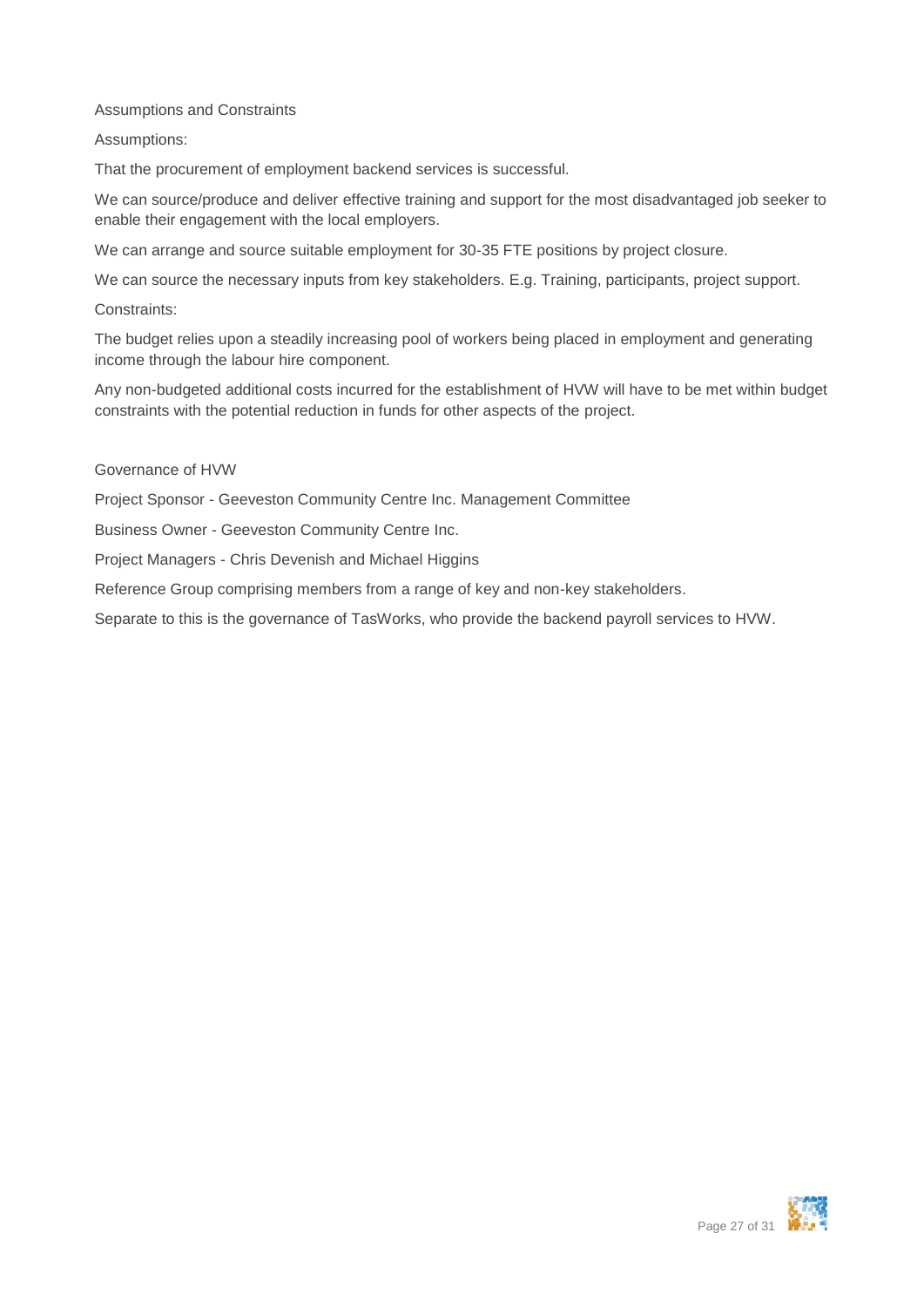#### Stakeholder Management & Communication

A range of stakeholders will be invited to participate in the project as members of the reference group. These stakeholders can be broadly categorised as shown in the following table.

The management and communication strategies for this reference group<sup>28</sup> will be clarified during the initial meetings. It is expected that key members of this reference group will continue to inform the project into the future.

| Stakeholder/<br>Audience               | Purpose of<br>Communication                                                             | are you giving?                                      | What Information What information are you<br>seeking? (if applicable)                                                                          | When/<br>Frequency?           | How? (Format/<br>Medium)             |
|----------------------------------------|-----------------------------------------------------------------------------------------|------------------------------------------------------|------------------------------------------------------------------------------------------------------------------------------------------------|-------------------------------|--------------------------------------|
| Reference<br>group                     | Inform reference<br>group and draw on<br>expertise to support<br>success of the project | Project update                                       | <b>Helpful suggestions</b><br>Warnings about potential<br>pitfalls                                                                             | monthly                       | meeting                              |
| Employees                              | Invite participation in<br>the project                                                  | <b>Benefits of</b><br>project                        | Anecdotal feedback on what 2015 Dec.<br>works well and what could<br>be improved                                                               | 2016 March<br>2016 August     | Forum, leaflets,<br>webpage          |
| Employers                              | Understand the<br>effectiveness of the<br>program                                       | Measures and<br>info we have<br>about the<br>program | Information about business<br>needs re: employees                                                                                              | Jan 2016,<br><b>June 2016</b> | Forum,<br>PowerPoint<br>presentation |
| Employment<br>Support<br>Category      | Invite participation in<br>the project to provide<br>input                              | <b>Benefits of</b><br>project                        | Referral of jobseeker<br>participants and training<br>support                                                                                  | Ongoing                       | Verbal, written                      |
| Training<br>Category                   | Invite participation in<br>the project                                                  | <b>Benefits of</b><br>project                        | Partner in the provision of<br>relevant training, venues<br>and support                                                                        | Ongoing                       | Verbal, written                      |
| Employer<br><b>Bodies</b><br>Category  | Inform and support<br>project                                                           | <b>Benefits of</b><br>project                        | Information and resources<br>to support project<br>particularly around the<br>workforce development<br>needs of the employer<br>bodies members | Ongoing                       | Verbal, written                      |
| Local<br>Government<br>Category        | Invite support of<br>project                                                            | Benefits of<br>project                               | Promotion of project and<br>potential placements                                                                                               | Ongoing                       | Verbal, written                      |
| Community<br>organisations<br>Category | Invite support and<br>participation in project project                                  | <b>Benefits of</b>                                   | Inform, promote and support Ongoing<br>project, community<br>feedback                                                                          |                               | Verbal, written                      |

|  | <b>Table 9: Communications Management Plan</b> |  |  |
|--|------------------------------------------------|--|--|
|--|------------------------------------------------|--|--|



<sup>&</sup>lt;sup>28</sup> See appendix for terms of reference for membership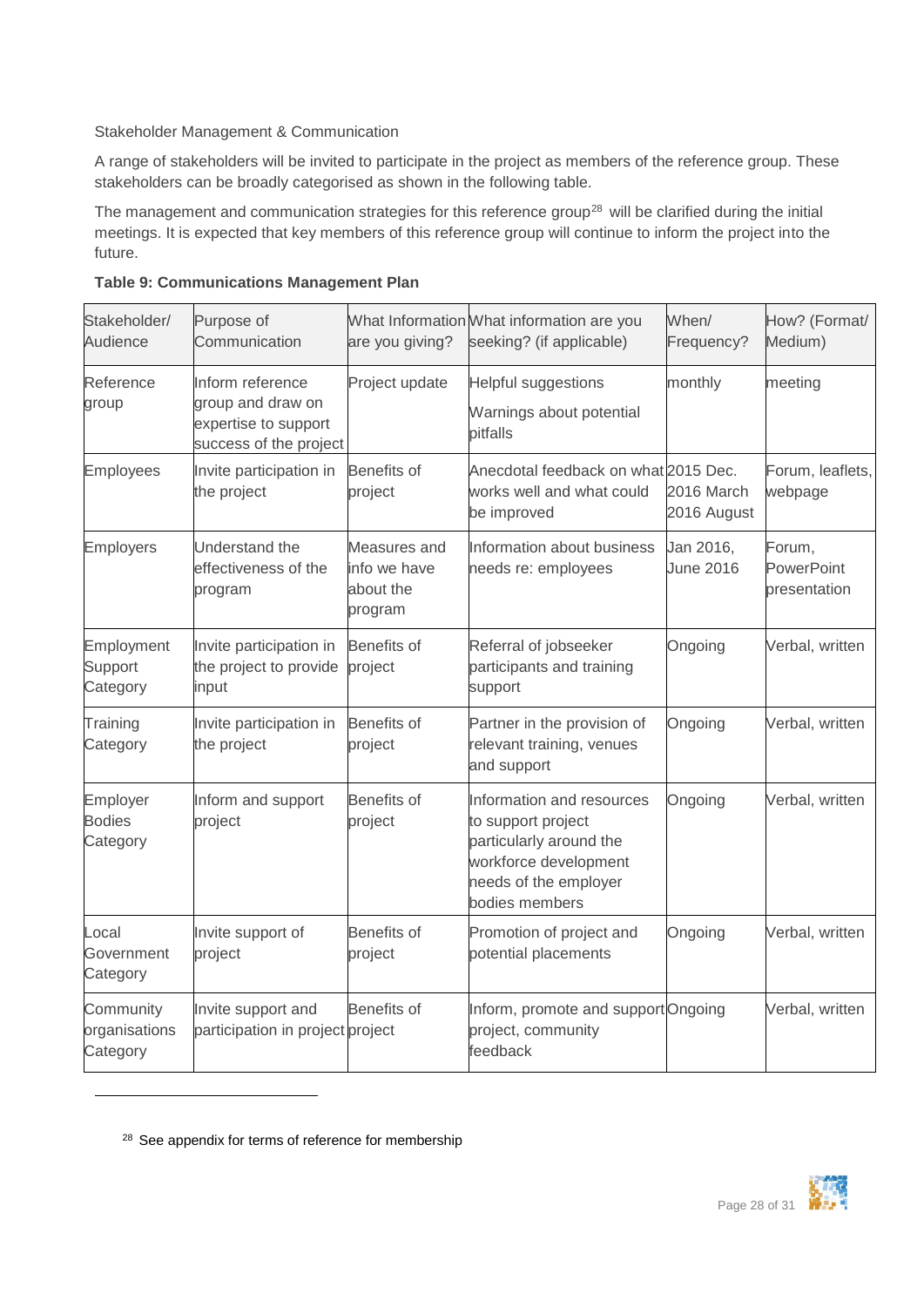#### <span id="page-28-0"></span>RISK MANAGEMENT

A risk register needs to be developed and actively managed.

Possible risks identified by HVW that are likely applicable to other employment hubs include<sup>29</sup>:

- managing cash flow
- high proportion of job seekers requiring support
- Geeveston Community Centre seen as a place for those in need of support and not for all the community – Stigmatised
- ongoing sustainability without funding
- pilot, untested lack of confidence in the market
- dependence on business backend provider
- competition from for-profit labour hire companies
- unsuitable labour force, difficulty engaging the long term unemployed
- lack of critical mass, market traction
- difficulty engaging with key stakeholders
- lack of appropriate WHS compliance at host's site
- poor support from job active providers
- lack of business buy-in due to extra costs incurred transitioning from a cash based casual employee workforce to an award and regulatory compliant workplace

1



<sup>29</sup> HVW Risk Register 201611.pdf (latest risk register versions)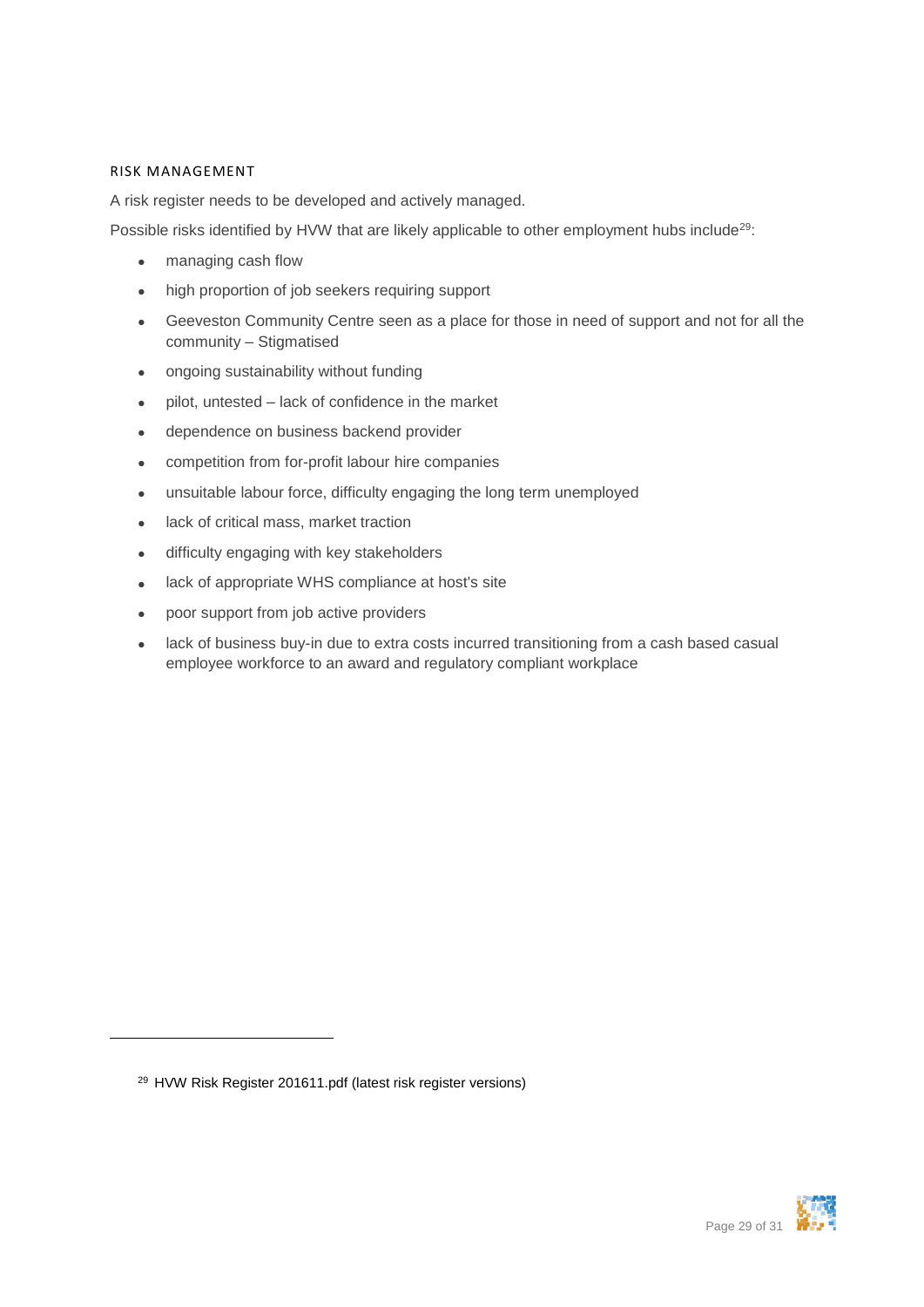#### <span id="page-29-0"></span>EVALUATION

Achieving and Measuring Outcomes

The expected outcomes of an employment hub include:

- increased employment in the region reducing unemployment and underemployment
- increase in local labour meeting local needs, particularly regarding seasonal horticultural work
- increased satisfaction for local employers in securing labour with the right skills, at the right time
- increased social networks, social capital. Increasing the opportunities for the marginalised to participate in the local economy
- increased local ownership of the unemployment problem and a means to directly improve outcomes for the disadvantaged in the community
- employee satisfaction

These outcomes can be measured through employer and employee surveys, by direct data analysis in house and from other organisations that collect data from the region. The measurement framework is provided in the following table.

| Outcome                                                                                                                                        | How will we know if we have<br>achieved it?                                                                                      | measure?                                                  |
|------------------------------------------------------------------------------------------------------------------------------------------------|----------------------------------------------------------------------------------------------------------------------------------|-----------------------------------------------------------|
| Increased employment in the region<br>reducing unemployment and<br>underemployment                                                             | Transition of HVW employees to<br>outside permanent employment.                                                                  | Record all<br>relevant data<br>(quantitative)             |
| Increase in local labour meeting local<br>needs, particularly regarding seasonal<br>horticultural work                                         | Employer surveys, increased number<br>of local people employed                                                                   | Set baseline.<br>record data<br>(quantitative)            |
| Increased satisfaction for local<br>employers in securing labour with the<br>right skills, at the right time                                   | Employer surveys, growth in<br>employment                                                                                        | Set baseline,<br>record data<br>(qualitative)             |
| Increased social networks, social<br>capital. Increasing the opportunities for<br>the marginalised to participate in the<br>local economy      | Increased participation at community<br>events, new business, new<br>social/community groups,                                    | Set baseline,<br>record data                              |
| Increased local ownership of the<br>unemployment problem and a means to<br>directly improve outcomes for the<br>disadvantaged in the community | information from the project will be<br>available to stakeholders for use in<br>planning                                         | volume of data<br>available<br>usage of<br>available data |
| Employee satisfaction                                                                                                                          | Employer and employee surveys,<br>increased employment participation<br>levels, reduction in employment<br>barriers, career path | (qualitative)                                             |

#### **Table 10: HVW Measurement Framework**